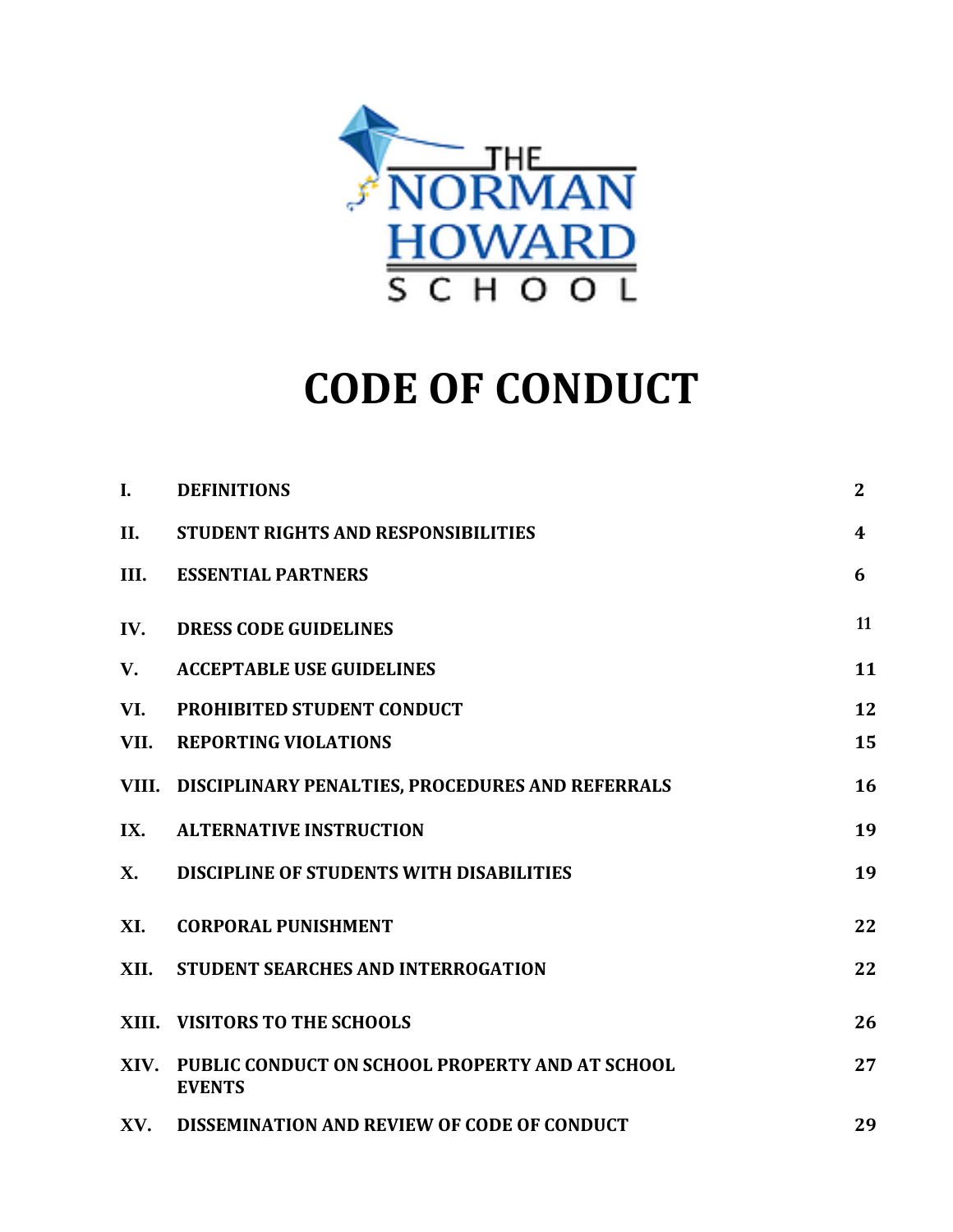# **I. Definitions**

For purposes of this Code of Conduct, the following definitions apply.

- a. "Disruptive student" means a middle or secondary student under the age of 21 who is substantially disruptive of the educational process or substantially interferes with the teacher's authority over the classroom.
- b. "Parent" means parent, guardian or person in parental relation to a student.
- c. "School employee" means any person receiving compensation from the Norman Howard School
- d. "School event" means any school-sponsored or school authorized extracurricular event or activity on or off school property.
- e. "Off campus misconduct" means any activity that endangers the health and safety of students or staff within the school or can reasonably be forecast to substantially disrupt the educational process.
- f. "Violent student" means a student under the age of 21 who:
	- i. Commits an act of violence upon a school employee, or attempts to do so.
	- ii. Commits, while on school property or at a school event, an act of violence upon another student or any other person lawfully on school property or at the school event, or attempts to do so.
	- iii. Possesses, while on school property or at a school event, a firearm or weapon.
	- iv. Displays, while on school property or at a school event, what appears to be a firearm or weapon.
	- v. Threatens, while on school property or at a school event, to use a firearm or weapon or cause bodily harm or death.
	- vi. Knowingly and intentionally damages or destroys the personal property of any school employee or any person lawfully on school property or at a school event.
	- vii. Knowingly and intentionally damages or destroys school property.
- "Bullying" means a hostile activity that harms or induces fear through the threat of further aggression and/or creates terror. When the term "bullying" is used, even if not explicitly stated, such term includes cyber bullying, meaning such harassment or bullying that occurs through any form of electronic communication.
- *"Weapon"* means, including but not limited to firearm, air gun, BB gun, dagger, dirk, razor, switchblade knife, gravity knife, brass knuckles, metal knuckle knife, slingshot, box cutter, utility knife, cane sword, Kung Fu star, or other Martial Arts instruments, electronic stun gun, pepper spray or other noxious spray, a weapon (device, instrument, animate or inanimate, that is used for, or is readily capable of causing physical injury or death) when used to cause physical injury or death, knife with any length blade, knife, pocket knife, or multi-tool with any length blade. A weapon includes a "dangerous weapon" which includes a weapon, device, instrument, material or substance, animate or inanimate, that is used for, or is readily capable of causing death or serious bodily injury [see 18 USC  $\S$  930 (g) (2); New York Penal Law § 265.01].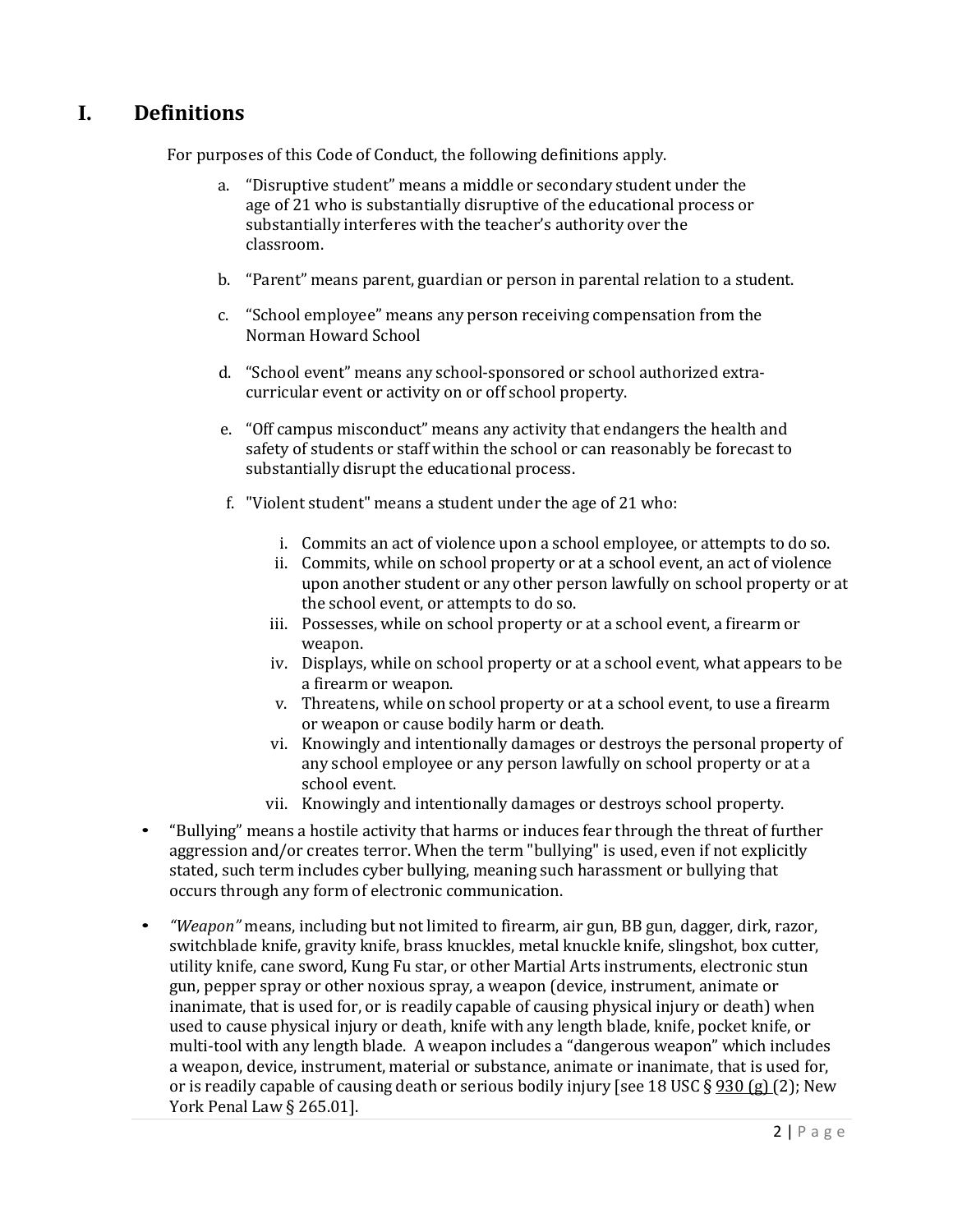- "Firearm" means a firearm as defined in USC §921 any instrument (including a starter gun) which will or is designed to or may readily be converted to expel a projectile by the action of an explosive. Included but not limited to a gun, rocket with propellant charge of more than 4 oz., missile, pistol, revolver, shotgun, rifle, machine gun, bomb, mine, grenade, disguised gun, silencer or firearm muffler, explosive or incendiary or poison gas, or electric dart gun.
- "Discrimination" and "harassment" and "emotional harm" means an act against any student, by employees or students on school property or at a school event, that creates a hostile environment by conduct, with or without physical contact and/or by verbal threats, intimidation or abuse, of such severe nature that:
	- a) has or would have the effect of unreasonably and substantially interfering with a student's educational performance, opportunities or benefits, or mental, emotional and/or physical well-being; or
	- b) reasonably causes or would reasonably be expected to cause a student to fear for his or her physical safety.
- Such conduct shall include, but is not limited to, threats, intimidation, or abuse based on a person's actual or perceived race, color, weight, national origin, ethnic group, religion, religious practice, disability, sexual orientation, gender, gender expression, gender identity or sex.
- "Material Incident of Discrimination and/or Harassment" means a single verified incident or a series of verified related incidents where a student is subjected to discrimination and/or harassment by a student and/or employee on school property or at a school event that creates a hostile environment by conduct, with or without physical contact and/or by verbal threats, intimidation or abuse, of such severe or pervasive nature that:
	- a) has or would have the effect of unreasonably and substantially interfering with a student's educational performance, opportunities or benefits, or mental, emotional and/or physical well-being; or
	- b) reasonably causes or would reasonably be expected to cause a student to fear for his or her physical safety.
- "Sexual harassment" is defined as unwelcomed sexual advances, requests for sexual favors, and any words, actions or dress that makes you feel uncomfortable. This includes obscene pictures, lewd jokes, sexual advances, request for sexual favors, harassing activities of a sexual nature that create an intimidating, hostile or offensive environment that interferes with a course of study, educational or extracurricular activity or one's ability to learn or perform their job.
- "Disability" means (a) a physical, mental or medical impairment resulting from anatomical, physiological, genetic or neurological conditions which prevents the exercise of a normal bodily event or is demonstrable by medically accepted clinical or laboratory diagnostic techniques or (b) a record of such an impairment or (c) a condition regarded by others as such an impairment, provided, however, that in all provisions of this article dealing with employment, the term shall be limited to disabilities which, upon the provision of reasonable accommodations, do not prevent the complainant from performing in a reasonable manner the activities involved in the job or occupation sought or held.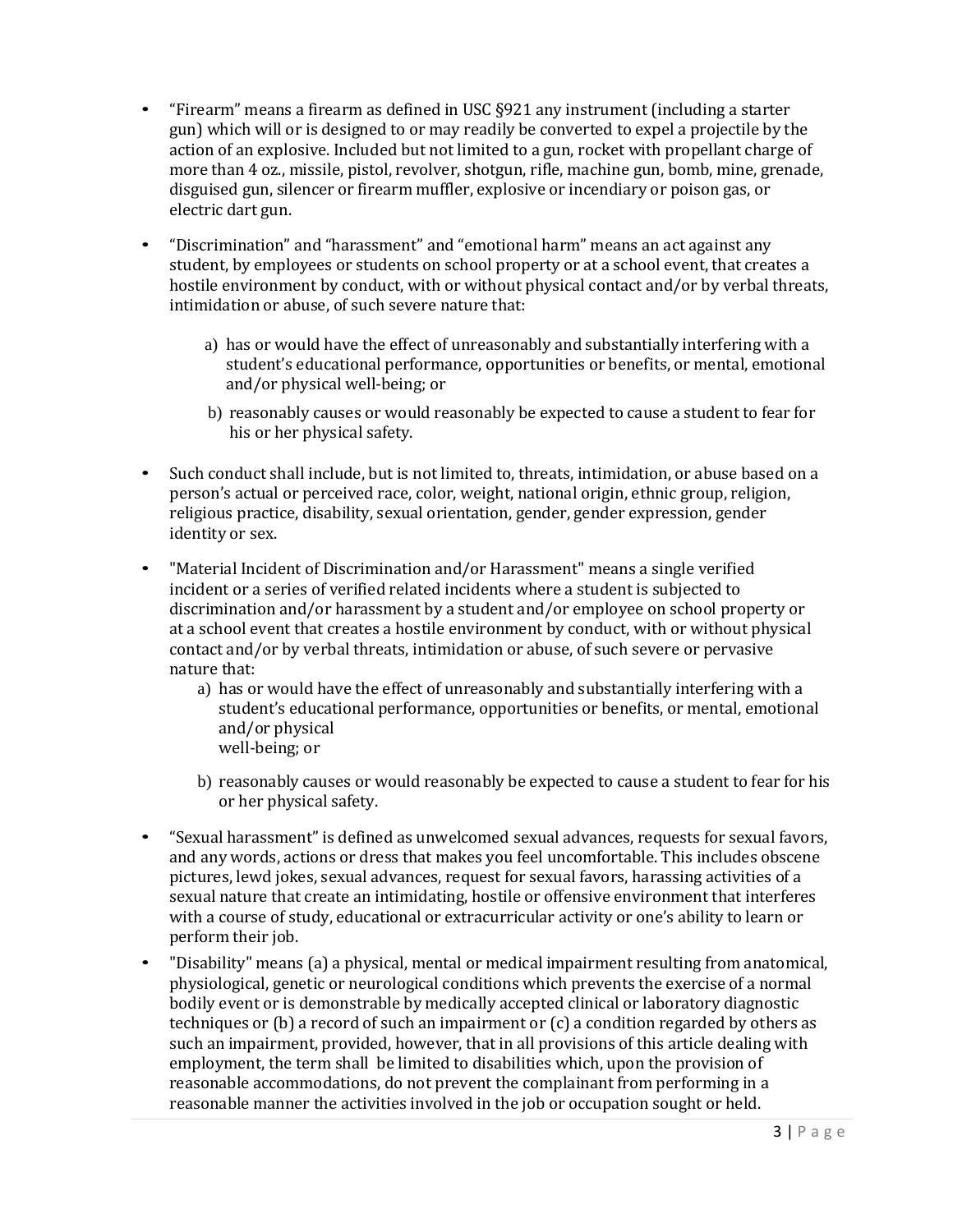- "Sex" means the biological and physiological characteristics that define men and women.
- "Sexual orientation" means actual or perceived heterosexuality, homosexuality or bisexuality.
- "Gender" means actual or perceived sex and shall include a person's gender identity or expression.
- "Gender expression" is the manner in which a person represents or expresses gender to others, often through behavior, clothing, hairstyle, activities, voice or mannerisms.
- "Gender identity" is one's self-conception as being male or female, as distinguished from actual biological sex or sex assigned at birth.
- "Race" means a group of persons related by common descent or heredity. The U.S. Census Bureau uses terms such as: "White/Caucasian", "Black/African American/African-descent", "Asian", "Bi-racial", "Hispanic/Latinos" etc. to describe and classify the inhabitants of the United States.
- "Color" refers to the apparent pigmentation of the skin, especially as an indication or possible indication of race.
- "Weight" refers to a person's size.
- "National origin" means a person's country of birth or ancestor's country of birth.
- "Ethnic group" means a group of people who identify with each other through a common heritage including language, culture, and often a shared or common religion or ideology that stresses ancestry.
- "Religion" means specific fundamental beliefs and practices generally agreed to by large numbers of the group or a body of persons adhering to a particular set of beliefs and practices.
- "Religious practice" means a term including practices and observances such as attending worship services, wearing religious garb or symbols, praying at prescribed times, displaying religious objects, adhering to certain dietary rules, refraining from certain activities, etc.

## **II. Student Rights and Responsibilities**

### **A. Student Rights**

The Norman Howard School is committed to safeguarding the rights given to all students under state and federal law. In addition, to promote a safe, healthy, orderly and civil school environment, all students have the right to:

- 1. Attend school, use school properties and take part in all activities on an equal basis regardless of race, color, creed, religion, religious practice, sex, sexual orientation, gender, gender expression, gender identity, national origin, ethnic group, political affiliation, age, marital status, weight or disability.
- 2. Expect that school will be a safe, orderly and purposeful place for all students to gain an education and to be treated fairly.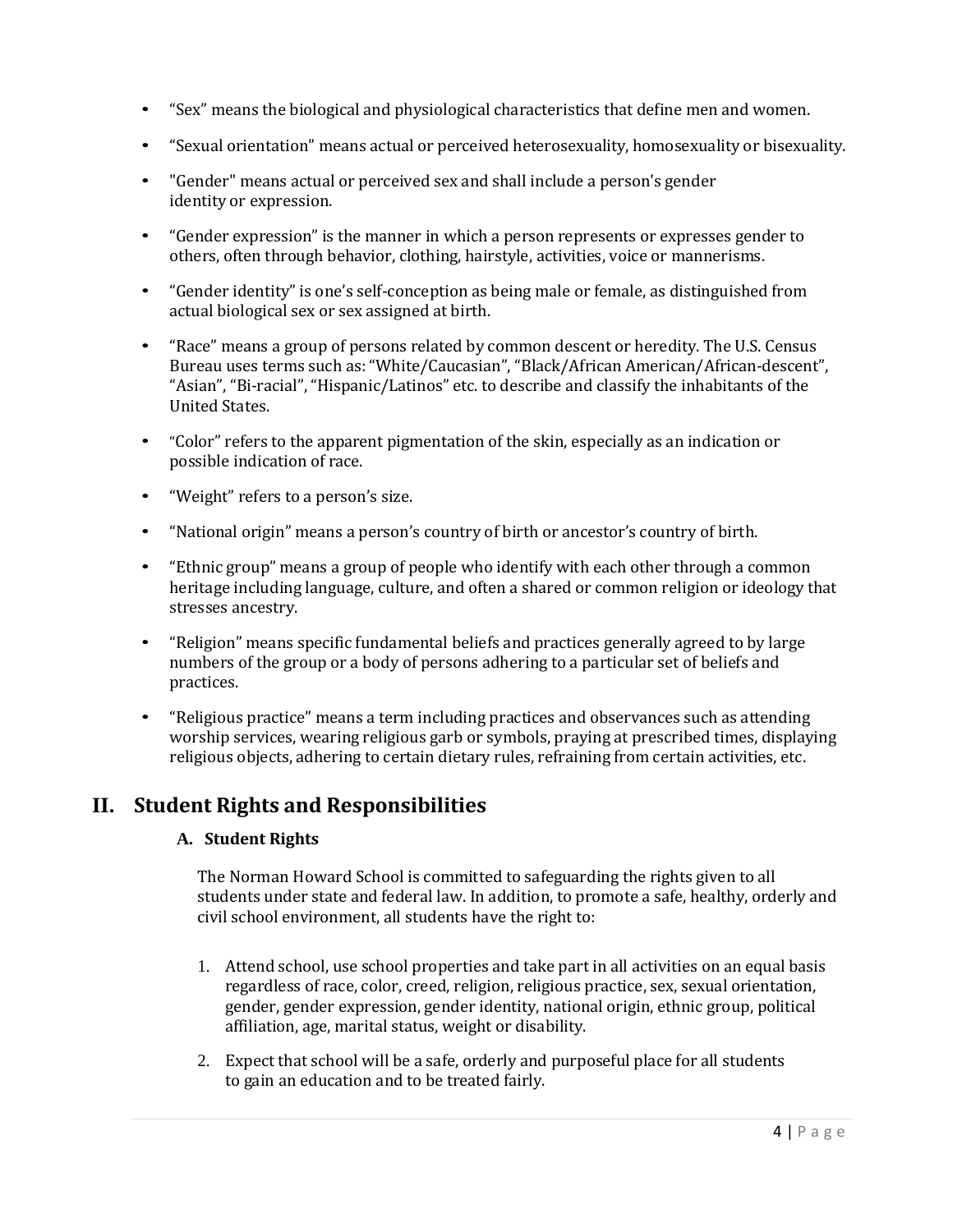- 3. Be respected as an individual.
- 4. Express one's opinions verbally or in writing.
- 5. Dress in such a way as to express one's personality in accordance with the dress code.
- 6. Be afforded equal and appropriate educational opportunities.
- 7. Have access to relevant and objective information concerning drug and alcohol abuse, as well as access to individuals or agencies capable of providing direct assistance to students with serious personal problems.
- 8. Be protected from intimidation, harassment, or discrimination based on actual or perceived race, color, weight, national origin, ethnic group, religion, or religious practice, sex, gender, gender expression, gender identity, sexual orientation, or disability, by employees or students on school property or at a school-sponsored event or activity.
- 9. Present their version of the relevant events to school personnel authorized to impose a disciplinary penalty in connection with the imposition of the penalty.
- 10. Access school policies, regulations and rules, and when necessary, receive an explanation of those from school personnel.

### **B. Student Responsibilities**

#### **All students have the responsibility to:**

- 1. Contribute to maintaining a safe, supportive, orderly, and clean school environment that is conducive to learning and to show respect to other persons and to property.
- 2. Be familiar with and abide by all school policies, rules and regulations dealing with student conduct.
- 3. Attend school every day unless they are legally excused.
- 4. Be on time, treat all others with respect, be prepared to learn, and cooperative.
- 5. Work to the best of their ability, understanding their own strengths and needs, in all academic and extracurricular pursuits and strive toward their highest level of achievement, as well as being fair and supportive of others.
- 6. Work to develop mechanisms to develop self-discipline and self-control and manage their anger.
- 7. Ask questions in a respectful fashion, when they do not understand.
- 8. Seek help in solving problems that might lead to discipline.
- 9. Dress appropriately in accordance with the dress code for school and school events recognizing that the school is a place for learning and work.
- 10. Accept responsibility for their actions. If a pattern of behavior emerges that impedes the student's learning, the Norman Howard School may elect to conduct a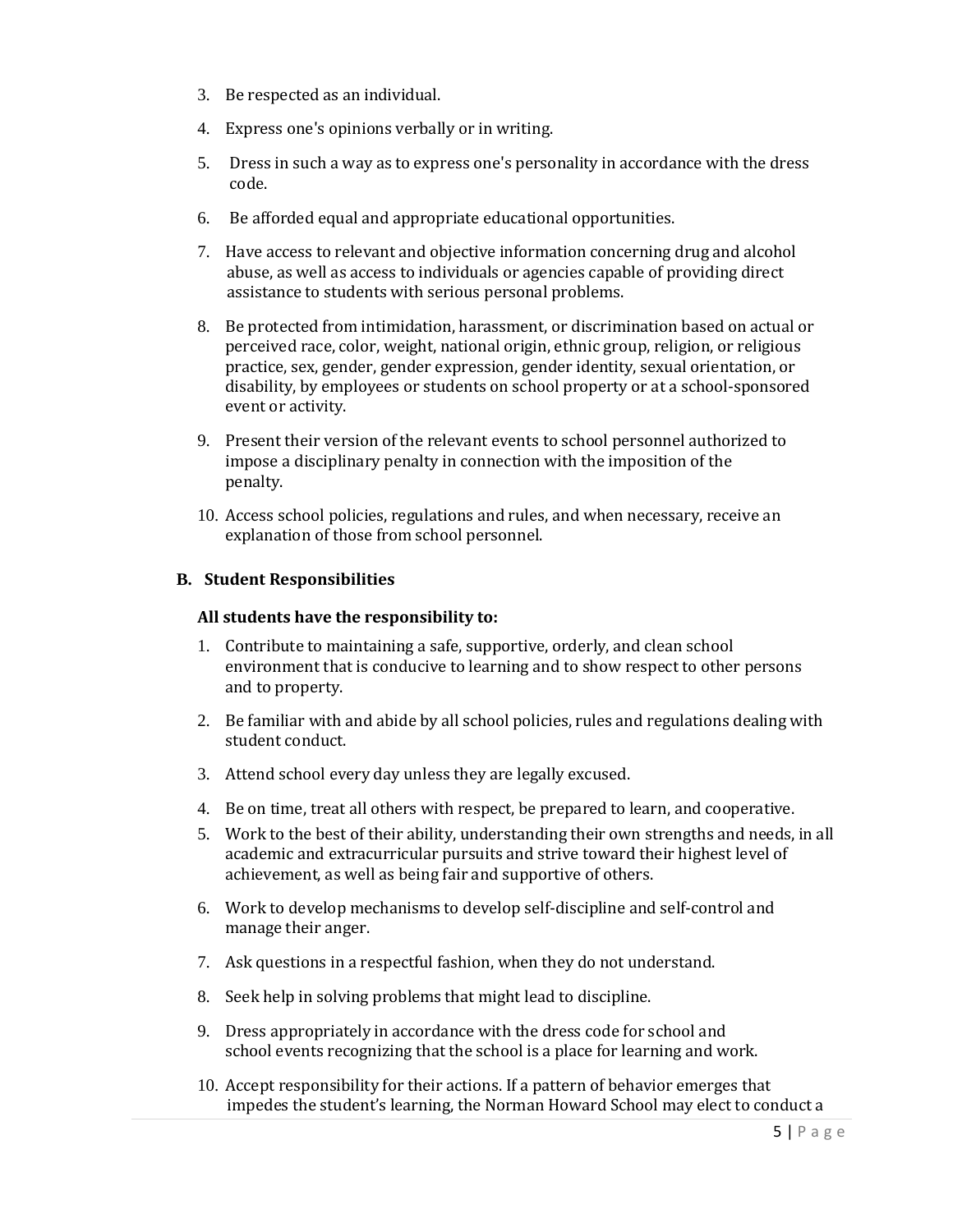functional behavioral assessment and initiate a behavioral intervention plan.

- 11. Conduct themselves as representatives of NHS when participating in or attending school-sponsored extracurricular events and to hold themselves to the highest standards of conduct, demeanor, and sportsmanship.
- 12. Maintain a healthy lifestyle conducive to learning and to their own well-being.
- 13. Know the state standards and work toward them.
- 14. Express opinions and ideas in a respectful manner so as not to offend, slander, or restrict the rights and privileges of others.
- 15. Be aware of available educational programs in order to use and develop one's capabilities to their maximum.
- 16. Be aware of the information and services available and to seek assistance in dealing with personal problems, when appropriate.
- 17. To respect one another and treat others fairly in accordance with the Code of Conduct and the provisions of the Dignity Act. To conduct themselves in a manner that fosters an environment that is free from intimidation, harassment, or discrimination. To report and encourage others, to report any incidents of intimidation, harassment or discrimination.

### **III. Essential Partners**

#### **All parents are expected to:**

- 1. Recognize that the education of their child(ren) is a joint responsibility of the parents and the school community and collaborate with the Norman Howard School to optimize their child's educational opportunities.
- 2. Send their children to school ready to participate and learn, well-rested, well-nourished, with necessary supplies.
- 3. Ensure their children attend school regularly and on time.
- 4. Ensure absences are legally excused.
- 5. Ensure their children be dressed and groomed in a manner consistent with the student dress code, remembering the school is a place for learning and work.
- 6. Help their children understand that in a democratic society appropriate rules are required to maintain a safe and orderly environment.
- 7. Know school rules and help their children understand them so that their children can help create a safe, supportive school environment.
- 8. Convey to their children a positive attitude toward education, NHS, and support high academic expectations
- 9. Build positive relations.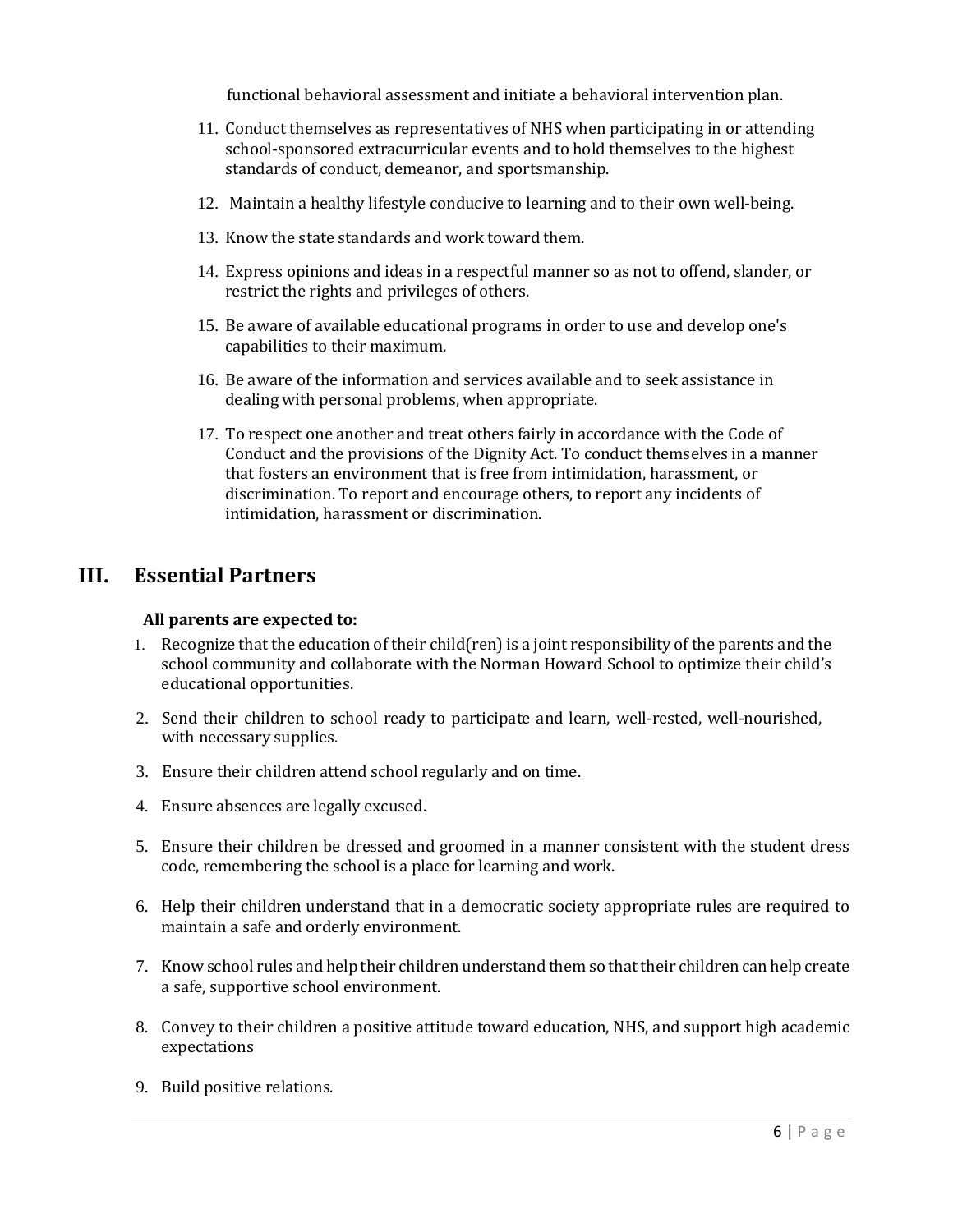- 10. Help their children deal effectively with peer pressure.
- 11. Inform school officials of changes in the home situation that may affect student conduct or performance.
- 12. Provide a place for study and ensure homework assignments are completed.
- 13. Know the standards and graduation requirements for their children.
- 14. Be responsible for their child's behavior and safety to, at and from the bus stop.
- 15. Teach their children respect and dignity for themselves, and other students regardless of actual or perceived race, color, weight, national origin, ethnic group, religion, religious practice, disability, sexual orientation, gender, gender expression, gender identity, or sex, which will strengthen the child's confidence and promote learning in accordance with the Dignity for All Students Act.

#### **B. All faculty are expected to:**

- 1. Model and maintain a climate of mutual respect and dignity for all regardless of actual or perceived race, color, weight, national origin, ethnic group, religion, religious practice, disability, sexual orientation, gender, gender expression, gender identity, or sex which will strengthen individual's self-concept and promote confidence to learn and be productive.
- 2. Be prepared to teach the curriculum and to accommodate a variety of learning styles.
- 3. Demonstrate interest in teaching and concern for student achievement.
- 4. Know school policies and rules, enforce them in a fair and consistent manner.
- 5. Communicate to students and parents:
	- a) Course standards, objectives and requirements
	- b) Marking/grading procedures
	- c) Assignment deadlines
	- d) Expectations for student behavior in all areas as outlined in the school's PBIS matrix.
	- e) Classroom behavior expectations
	- f) Teach expected behaviors as outlined in the school's PBIS matrix.
- 6. Communicate regularly with students, parents and other teachers concerning growth and achievement.
- 7. Address issues of discrimination and harassment or any situation that threatens the emotional or physical health or safety of any student, school employee or any person who is lawfully on school property or at a school event.
- 8. Address personal biases that may prevent equal treatment of all on school property or at school events.
- 9. Act in a manner to build a trusting relationship with essential partners.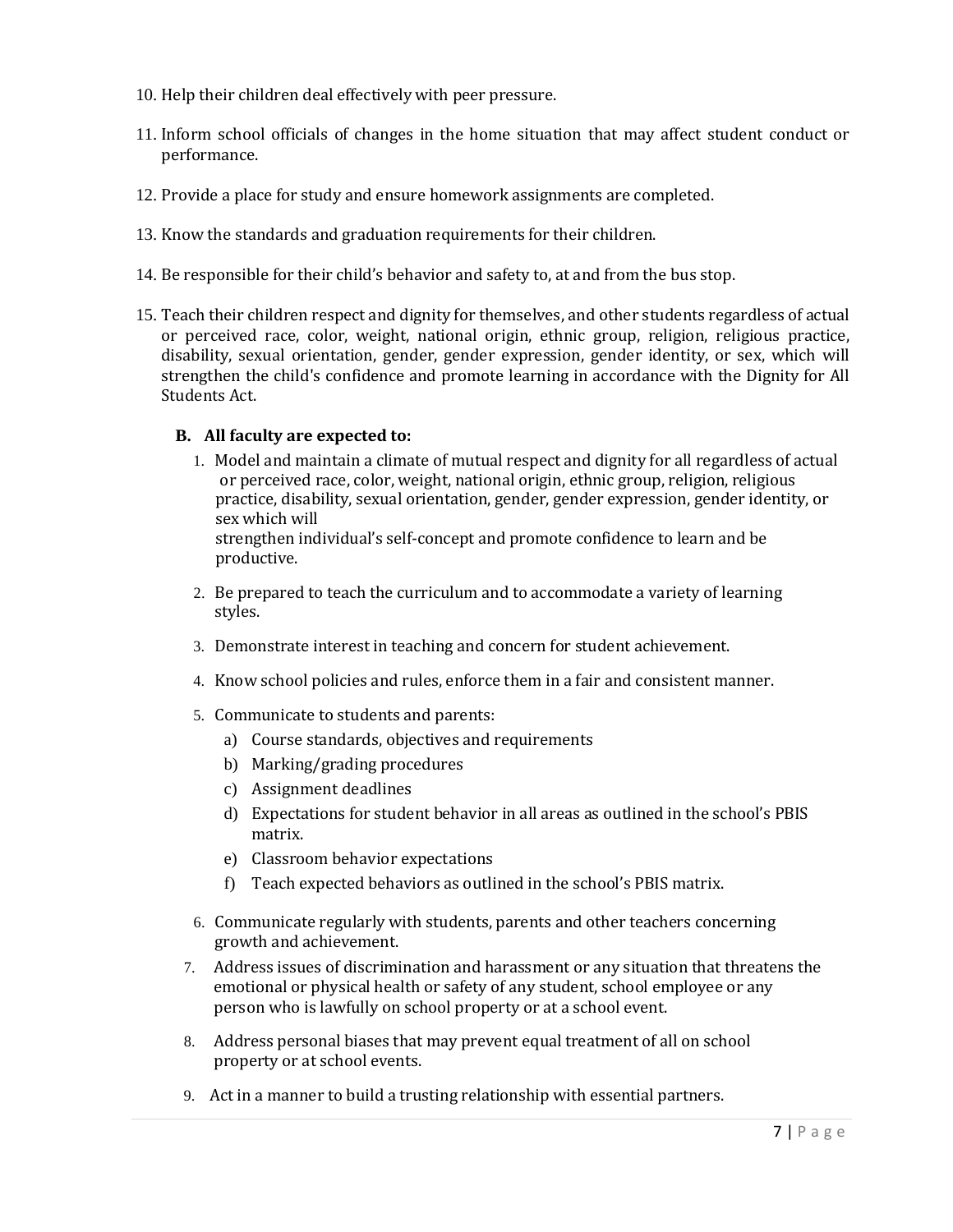- 10. Assist students in coping with peer pressure and emerging personal, social and emotional problems.
- 11. Initiate teacher/student/counselor conferences and parent/teacher/student/counselor conferences, as necessary, as a way to resolve problems.
- 12. Regularly review with students their educational progress and career plans.
- 13. Provide information to assist students with career planning.
- 14. Encourage students to achieve high expectations to benefit from the curriculum and extracurricular programs.
- 15. Maintain confidentiality in accordance with federal and state law.
- 16. Make known to students and families the resources in the community that are available to meet their needs.
- 17. Participate in school-wide efforts to provide adequate supervision on school property and at school events
- 18. Be familiar with the Code of Conduct.
- 19. Support a positive attitude to the learning process.
- 20. Report incidents of discrimination and harassment that are witnessed or otherwise brought to a teacher's attention to a building administrator and/or Dignity Act Coordinator (DAC) in a timely manner.

### **C. School Counselors**

- 1. Maintain a climate of mutual respect and dignity for all students regardless of actual or perceived race, color, weight, national origin, ethnic group, religion, religious practice, disability, sexual orientation gender, gender expression, gender identity or sex.
- 2. Assist students in coping with peer pressure and emerging personal, social and emotional problems.
- 3. Initiate teacher/student/counselor conferences and parent/teacher/student/counselor conferences, as necessary, as a way to resolve problems.
- 4. Regularly review with students their educational progress and career plans.
- 5. Maintain confidentiality in accordance with federal and state law.
- 6. Provide information to assist students with career planning.
- 7. Encourage students to benefit from the curriculum and extracurricular programs.
- 8. Make known to students and families the resources in the community that are available to meet their needs.
- 9. Participate in school-wide efforts to provide adequate supervision in all school spaces.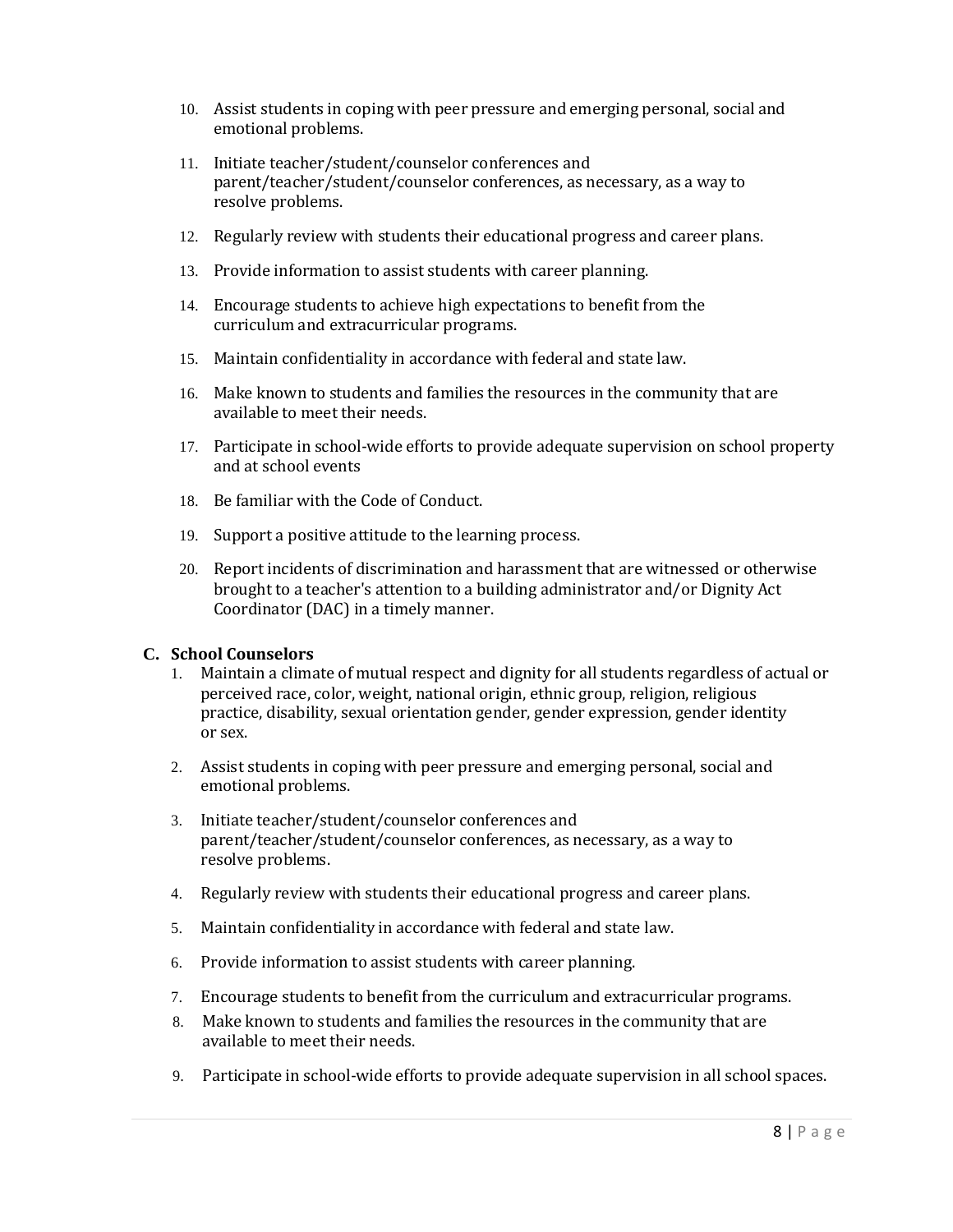- 10. Address issues of harassment or any situation that threatens the emotional or physical health or safety of any student, school employee or any person who is lawfully on school property or at a school event.
- 11. Address personal biases that may prevent equal treatment of all students.

### **D. All support staff are expected to:**

- 1. Model and maintain a climate of mutual respect and dignity for all regardless of actual or perceived race, color, weight, national origin, ethnic group, religion, religious practice, disability, sexual orientation, gender, gender expression, gender identity or sex which will strengthen individual's self-concept and promote confidence to learn and be productive.
- 2. Maintain confidentiality in accordance with federal and state law.
- 3. Be familiar with the Code of Conduct.
- 4. Help all understand the NHS' expectations for maintaining a safe, orderly environment.
- 5. Participate in school-wide efforts to provide adequate supervision on school property and at school events.
- 6. Address issues of harassment or any situation that threatens the emotional or physical health or safety of any student, school employee or any person who is lawfully on school property or at a school event.
- 7. Address personal biases that may prevent equal treatment of all on school property or at school events.
- 8. Know school policies and rules and enforce them in a fair and consistent manner.
- 9. Act in a manner to build a trusting relationship with essential partners.
- 10. Support a positive attitude to the learning process.
- 11. Report incidents of discrimination and harassment that are witnessed or otherwise brought to the staff member's attention to the building administrator and/or Dignity Act Coordinator (DAC) in a timely manner.

#### **E. All administrators are expected to:**

- 1. Promote a safe, orderly and stimulating school environment, supporting active teaching and learning for all students regardless of actual or perceived race, color, weight, national origin, ethnic group, religion, religious practice, disability, sexual orientation, gender, gender expression, gender identity or sex.
- 2. Ensure that students and staff have the opportunity to communicate regularly with the administrators and have access to the administrators for redress of grievances.
- 3. Maintain confidentiality in accordance with federal and state law.
- 4. Evaluate on a regular basis all instructional programs to ensure infusion of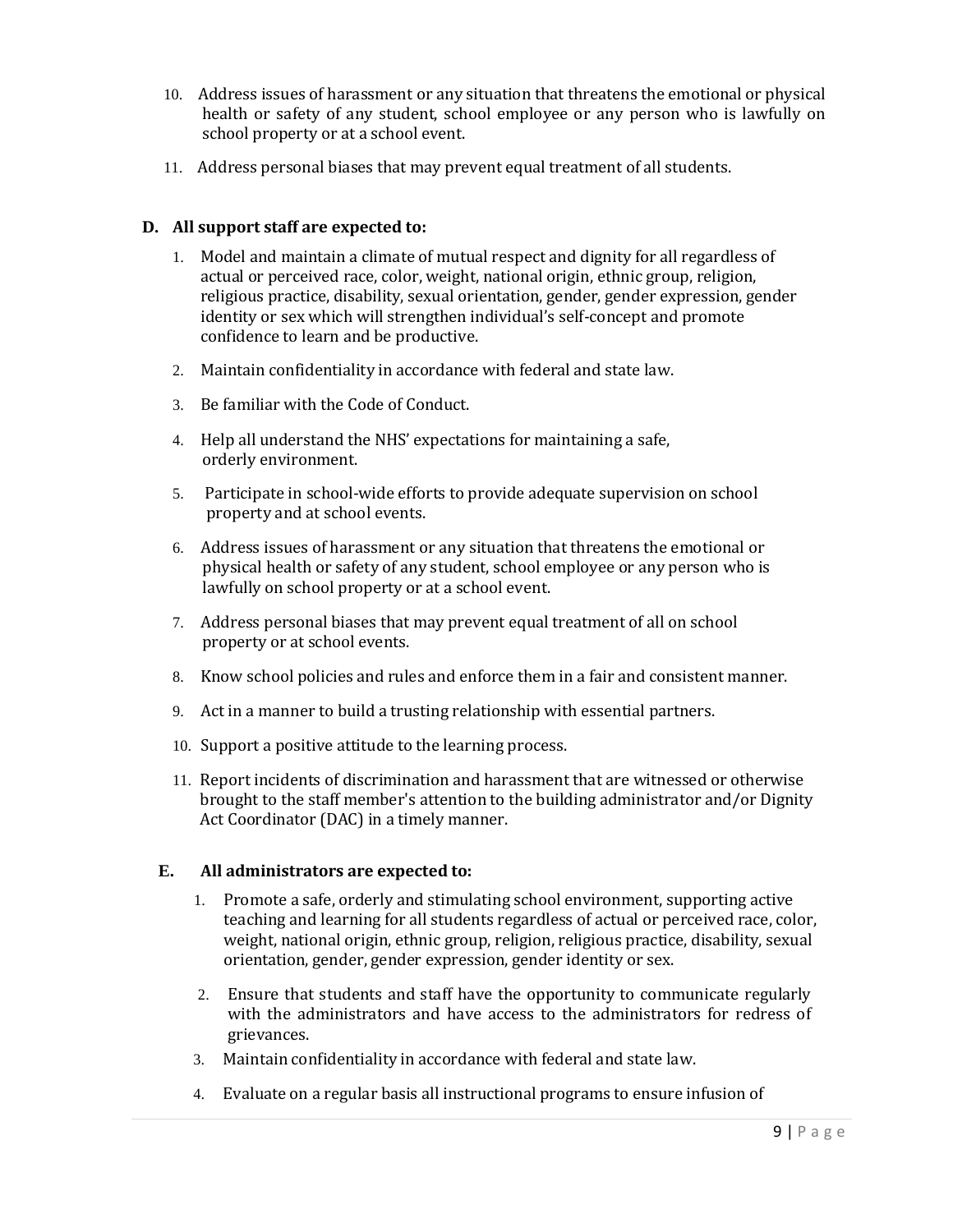civility education in curriculum.

- 5. Support the development of and student participation in appropriate extracurricular activities.
- 6. Provide support in the development of the code of conduct, when called upon. Disseminate the code of conduct and anti-harassment policies.
- 7. Be responsible for enforcing the code of conduct and ensuring that all cases are resolved promptly and fairly.
- 8. Participate in school-wide efforts to provide adequate supervision in all school spaces.
- 9. Address issues of harassment or any situation that threatens the emotional or physical health or safety of any student, school employee, or any person who is lawfully on school property or at a school event.
- 10. Address personal biases that may prevent equal treatment of all students and staff.
- 11. Follow up on any incidents of discrimination and harassment that are witnessed or otherwise brought to the administrator's attention in a timely manner in collaboration with the Dignity Act Coordinator (DAC).

#### **F. The Dignity Act Coordinator is expected to:**

- 1. Promote a safe, orderly and stimulating school environment, supporting active teaching and learning for all regardless of actual or perceived race, color, weight, national origin, ethnic group, religion, religious practice, disability, sexual orientation, gender, gender expression, gender identity or sex.
- 2. Oversee and coordinate the work of the school level bullying prevention committees (i.e., P.B.I.S.).
- 3. Identify curricular resources that support infusing civility in classroom instruction and provide guidance to staff as to how to access and implement those resources.
- 4. Be responsible for monitoring and reporting on the effectiveness of the NHS' bullying prevention policy.
- 5. Address issues of harassment or any situation that threatens the emotional or physical health or safety of any student, school employee, or any person who is lawfully on school property or at a school event.
- 6. Address personal biases that may prevent equal treatment of all students and staff.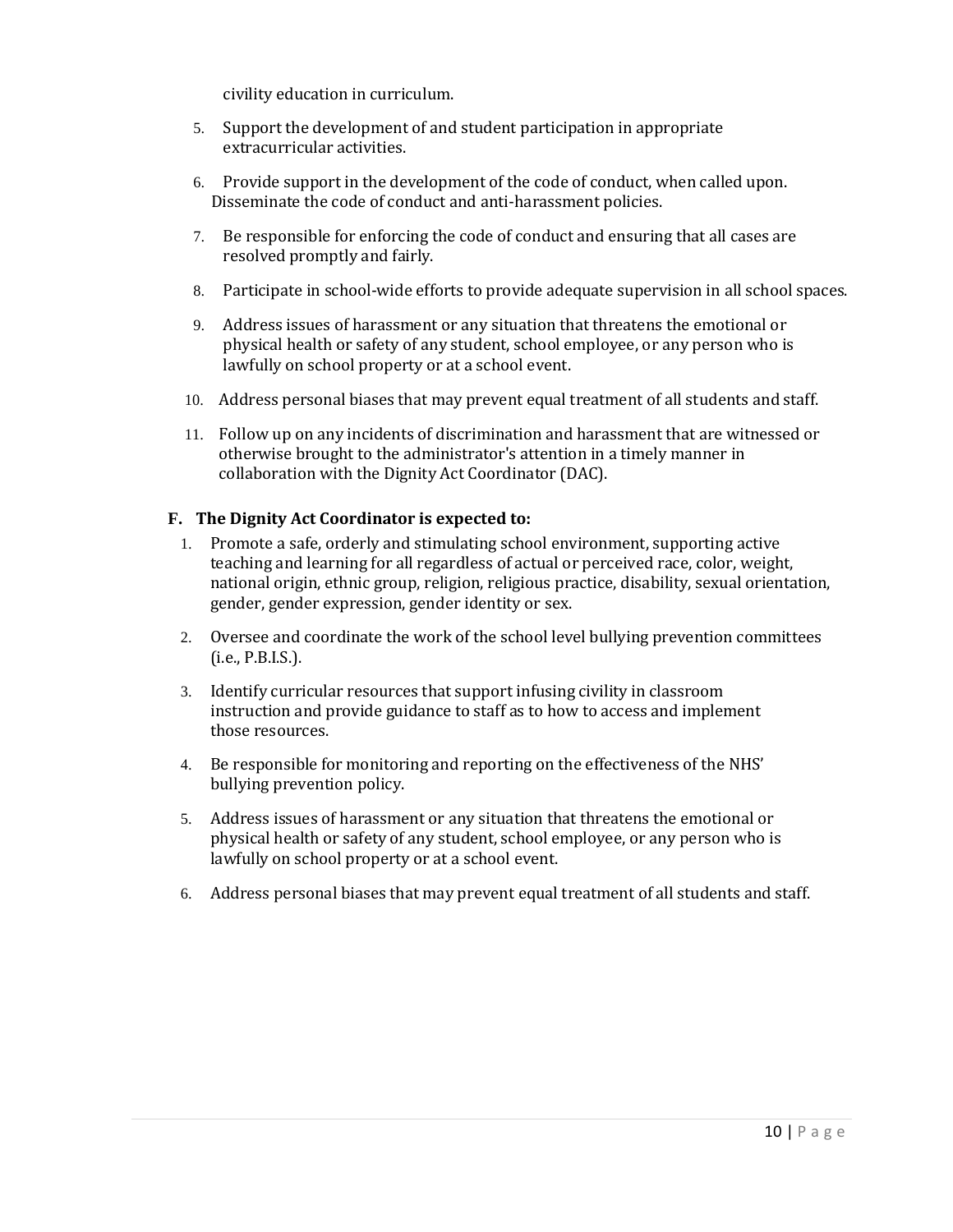# **IV. Dress Code Guidelines**

The responsibility for the dress and appearance of individuals shall rest with the individual. They have the right to determine how they dress within the constraints of the NHS dress code, provided that such attire complies with requirements for health and safety, does not interfere with the educational process, or impose on the rights of others and are not destructive to school property.

An individual's dress, grooming and appearance shall:

- 1. Be safe, appropriate and not disrupt or interfere with the educational process
- 2. Recognize that extremely brief garments that reveal or expose skin between upper chest and mid-thigh or expose undergarments are not appropriate.
- 3. Include footwear at all times.
- 4. Not include items that are perceived to be vulgar, obscene, and/or offensive others because of race, color, religion, creed, national origin, gender, gender expression, gender identity, sexual orientation or disability.
- 5. Not promote and/or endorse the use of alcohol, tobacco or illegal drugs and/or encourage other illegal or violent activities.
- 6. Not include jewelry in physical education classes, in athletic programs, or in technology or science labs for safety reasons.

Those who violate the dress code shall be required to modify their appearance by covering or removing the prohibited item and, if necessary or practical, replacing it with an acceptable item.

## **V. Acceptable Use Guidelines**

Technology access furthers the goals and objectives to meet the New York State and Common Core Learning Standards. The benefits for student access to the Internet and/or computer resources far outweighs any potential risk, however, it should be understood that some sites might contain information that is inappropriate, pornographic, defamatory, inaccurate, or potentially offensive to some users. However, everyone should be aware that students who have Internet access may (potentially) inadvertently or deliberately encounter unacceptable resources.

The Norman Howard school believes strongly in promoting the acceptable or appropriate use of technology. All students must follow the expectations listed in the NHS tech-spectations & Acceptable Use contracts to promote acceptable or appropriate use of the Internet and computer resources whether accessed on school grounds or remotely.

The Norman Howard School reserves the right to access and view any material stored on school equipment or any material used in conjunction with the school's computer network.

The Norman Howard School reserves the right to monitor all Internet activity by users of the school's network. Any violation of the foregoing guidelines or inappropriate use will be treated as a violation of the Student Code of Conduct, and shall be handled accordingly. Any violation may also result in the loss of privileges (i.e., Internet, network access, device access, etc.). The Norman Howard School may notify the appropriate legal authorities if there is suspicion of illegal activities. The Norman Howard School shall determine whether student conduct constitutes a violation of the guidelines and that decision shall be final.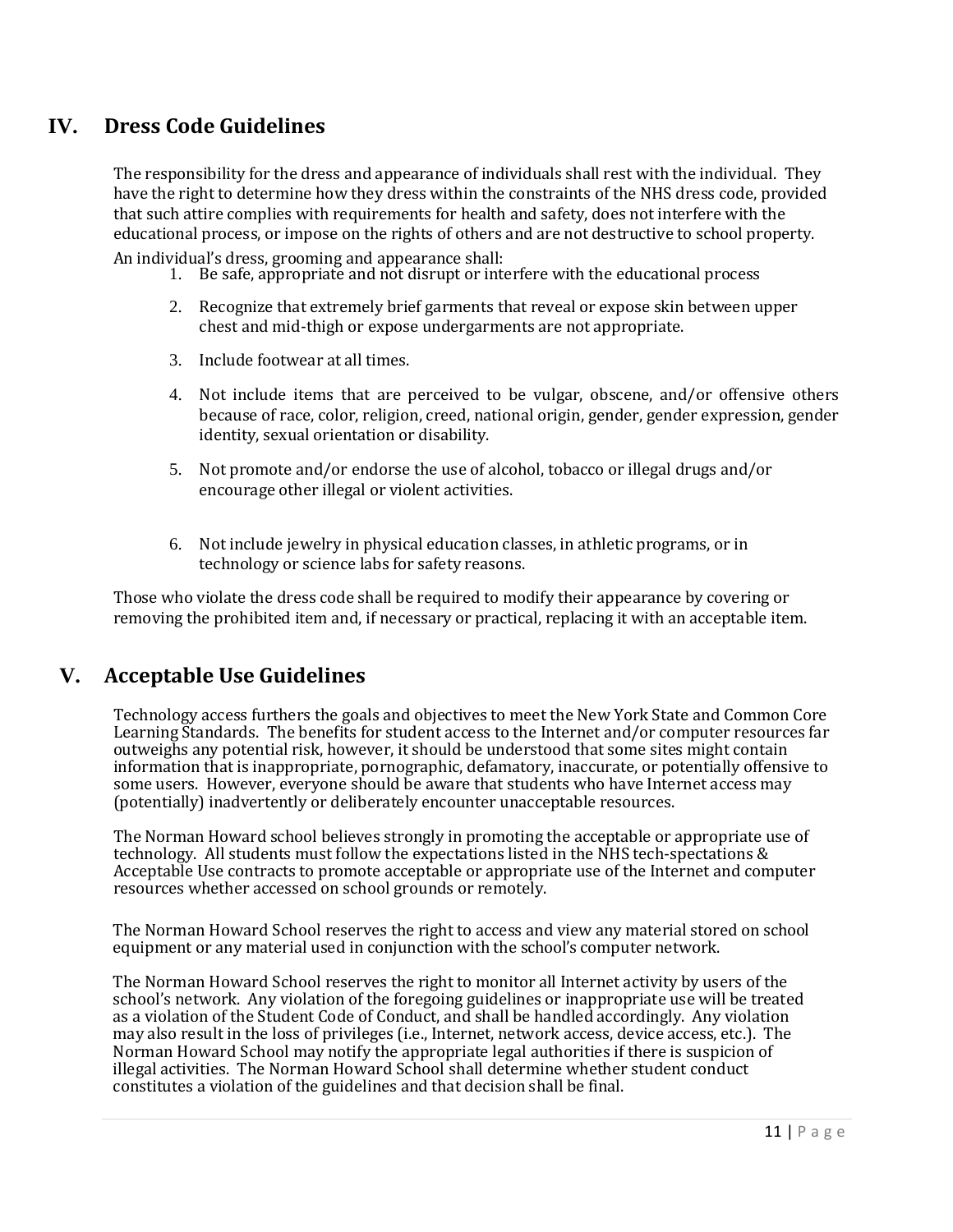The Norman Howard School makes no warranties of any kind, whether express or implied, for the technology services it is providing. The Norman Howard School shall not be responsible for any damages suffered. This includes loss of data resulting from delays, non-deliveries, mis-deliveries, or service interruptions caused by its own negligence or a user's errors or omissions. Use of any information obtained via the Internet is at the users own risk. The Norman Howard School specifically denies any responsibility for the accuracy or quality of information obtained through its services.

# **VI. Prohibited Student Conduct**

The Norman Howard School expects all students to conduct themselves in an appropriate and civil manner, with proper regard for the rights and welfare of other students, school personnel and other members of the school community, and for the care of school facilities, equipment and property. The best discipline is self-imposed, and students must learn to assume and accept responsibility for their own behavior, as well as the consequences of their misbehavior. School personnel who interact with students are expected to use disciplinary action only when necessary and to place emphasis on the students' ability to grow in self- discipline.

The Norman Howard School recognizes the need to make its expectations for student conduct while on school property or engaged in a school event specific and clear. The rules of conduct listed below are intended to do that and focus on safety and respect for the rights and property of others. Students who will not accept responsibility for their own behavior and who violate these school rules will be required to accept the penalties for their conduct. Students may be subject to disciplinary action, up to and including suspension from school, when they:

### **A. Engage in conduct that is disorderly. Examples of disorderly conduct include, but are not limited to**:

- 1. Running in hallways.
- 2. Making unreasonable noise.
- 3. Using language or gestures that is profane, lewd, vulgar or abusive.
- 4. Engaging in any willful act which disrupts the normal operation of the school.
- 5. Trespassing. Students are not permitted in any school building, other than the one they regularly attend, without permission from the administrator in charge of the building.
- 6. Computer/electronic communications misuse, including any unauthorized use of computers, electronic handheld devices, software, or internet/intranet account; accessing inappropriate websites; or any violation of the school's acceptable use agreement for students.

### **B. Engage in any conduct that endangers the safety, physical or mental health, morals or welfare of self and/or others.**

### **Examples of such conduct including, but are not limited to:**

- 1. Opening or propping a locked door to allow others to enter the school building.
- 2. Stealing the property of other students, school personnel or any other person lawfully on school property or attending a school event.
- 3. Defamation, which includes making false or unprivileged statements or representations about an individual or identifiable group of individuals that harm the reputation of the person or the identifiable group by demeaning them.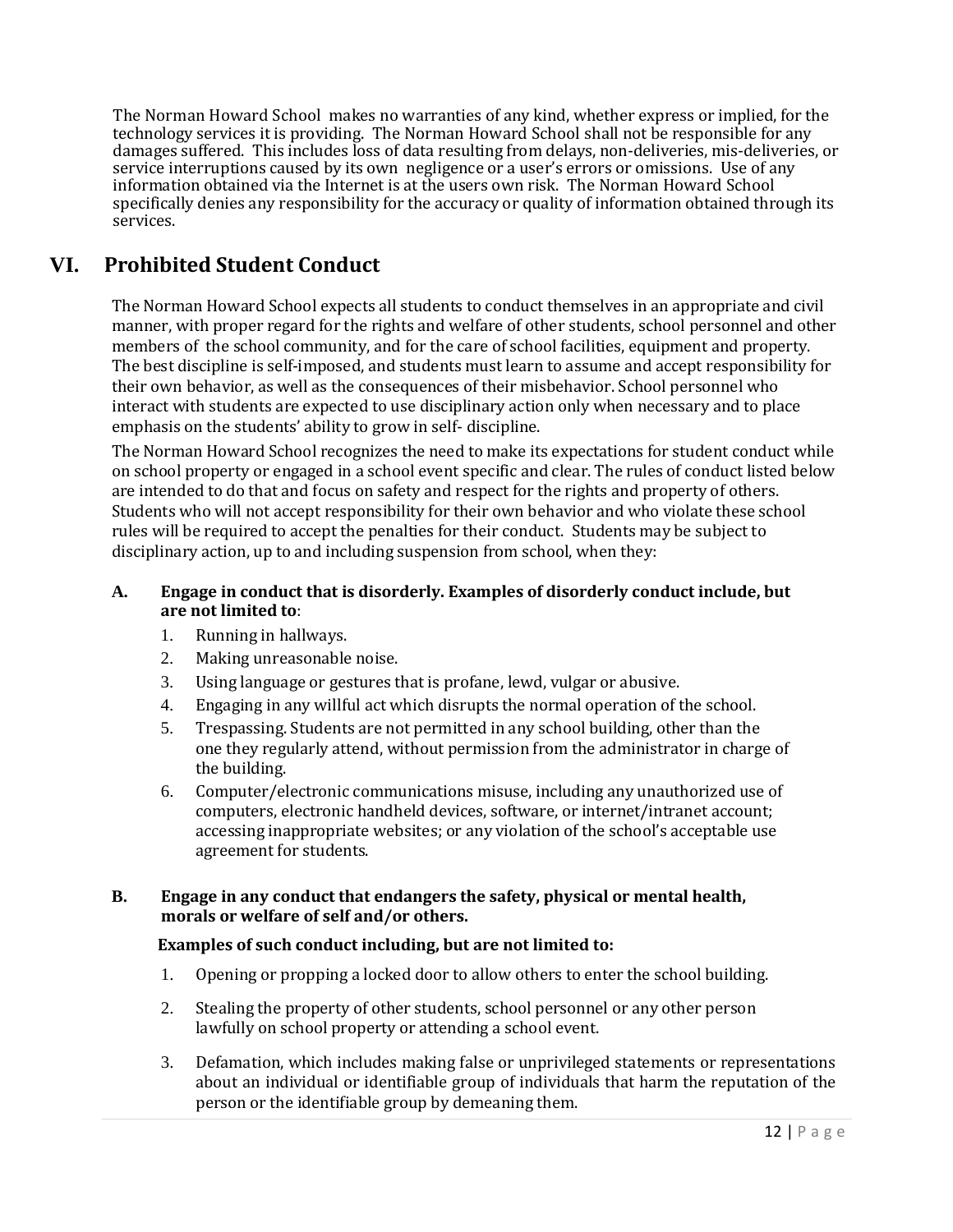- 4. Willfully reporting false information to a student, teacher, administrator, other school employee, or any other person lawfully on school property or at a school event that endangers the safety, morals, health or welfare of others.
- 5. Discrimination which includes using race, color, creed, national origin, ethnic group, religion, religious practice, sex, gender, gender expression, gender identity, sexual orientation, weight or disability to deny rights, equitable treatment or access to facilities available to others.
- 6. Harassment, which includes a sufficiently severe action or persistent pervasive pattern of actions or statements directed at an identifiable individual or group which are intended to be, or which a reasonable person would perceive as ridiculing and demeaning. Harassment is also the creation of a hostile environment.
- 7. Bullying, which may be a hostile activity which harms or induces fear through the threat of further aggression and/or creates terror.
- 8. "Internet bullying" (also referred to as "cyber-bullying") including the use of instant messaging, email, websites, chat rooms, text messaging, or by any other electronic means, when such use interferes with the operation of the school; or infringes upon the general health, safety and welfare of students or employees.
- 9. Hazing, which includes any intentional or reckless act directed against another for the purpose of initiation into, affiliating with or maintaining membership in any school sponsored activity, organization, club or team.
- 10. Selling, using, possessing or distributing obscene material.
- 11. Using vulgar or abusive language, cursing or swearing in a threatening manner that intimidates an individual or group.
- 12. Possessing, smoking, using or distributing cigarettes, cigars, pipes, smokeless tobacco or any product containing nicotine or tobacco.
- 13. Possessing, consuming, buying, selling, distributing or exchanging electronic cigarettes or vapes, materials for use in electronic cigarettes or vapes, alcoholic beverages, illegal substances or drug paraphernalia, or being under the influence of any of the aforementioned items. "Illegal substances" include, but are not limited to, inhalants, marijuana, synthetic cannabinoids, cocaine, LSD, PCP, amphetamines, heroin, steroids, look-alike drugs, mood altering substances, bath salts, incense, herbal mixtures and any substances commonly referred to as "designer drugs."
- 14. Inappropriately using, selling or distributing prescription or over-the-counter drugs or possessing a prescription drug without a prescription.
- 15. Gambling.
- 16. Indecent exposure, that is, exposure to sight of the private parts of the body in a lewd or indecent manner.
- 17. Inappropriate physical contact or display of affection.
- 18. Initiating a verbal or written warning of fire or other catastrophe, or bomb threat without valid cause, misuse of 911, or discharging a fire extinguisher.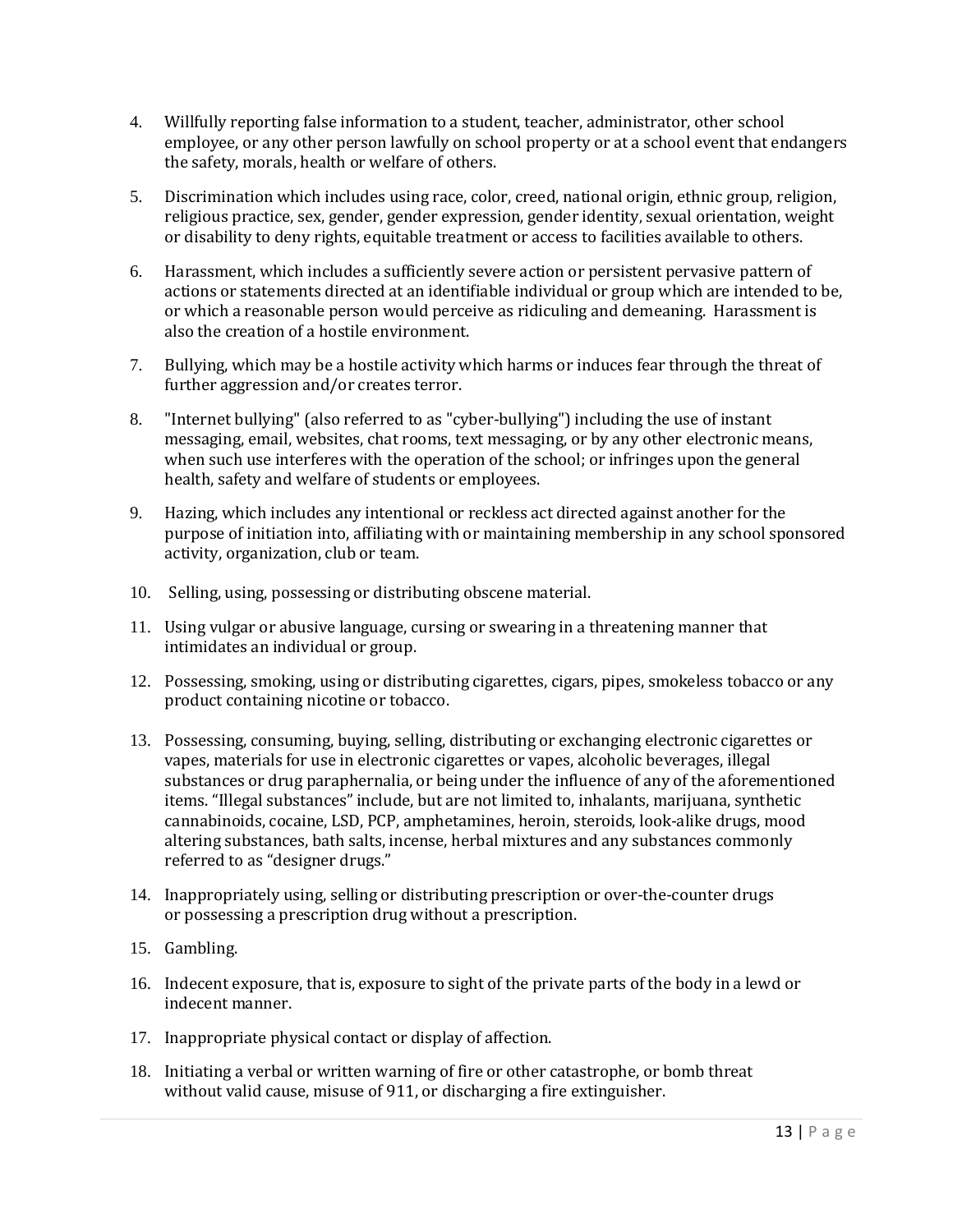- 19. Assisting others in prohibited conduct or serving as a "look-out."
	- 20. Electronic recording (audio or images) any individual or group without permission that causes harm directly or indirectly.

#### **C. Engage in conduct that is insubordinate. Examples of insubordinate conduct include, but are not limited to:**

- 1. Failing to comply with the reasonable directions of teachers, school administrators, or other school personnel in charge of students or otherwise demonstrating disrespect.
- 2. Lateness for, missing or leaving school without permission.
- 3. Skipping detention.
- 4. Failing to comply with the expectations and provisions contained in the Norman Hoard School Code of Conduct.

### **D. Engage in behavior that is violent. Examples of violent behavior include, but are not limited to:**

- 1. Committing an act of violence (such as hitting, kicking, punching, and scratching) upon another student, teacher, administrator, other school employee, or any other person lawfully on school property or at a school event, or attempting to do so.
- 2. Threatening (direct or indirect) to commit an act of violence upon another student, teacher, administrator, other school employee, or any other person lawfully on school property, at a school event or in the commission of one's duties as an employee of NHS.
- 3. Engaging in harassing conduct, verbal threats, intimidation, or abuse that reasonably causes or would reasonably be expected to cause a student to fear for his or her physical well-being.
- 4. Possessing a weapon. Authorized law enforcement officials are the only persons permitted to have a weapon in their possession while on school property or at a school event.
- 5. Threatening to use or displaying what appears to be a weapon.
- 6. Intentionally damaging or destroying the personal property of a student, teacher, administrator, other school employee or any person lawfully on school property or at a school event, including graffiti or arson.
- 7. Intentionally damaging or destroying school property.

### **E. Engage in any behavior that is disruptive. Examples of disruptive behavior include but are not limited to:**

- 1. Disrupting or preventing the peaceful and orderly operation of the school program.
- 2. Unauthorized driving to and parking of cars/trucks/vans/motorcycles on school grounds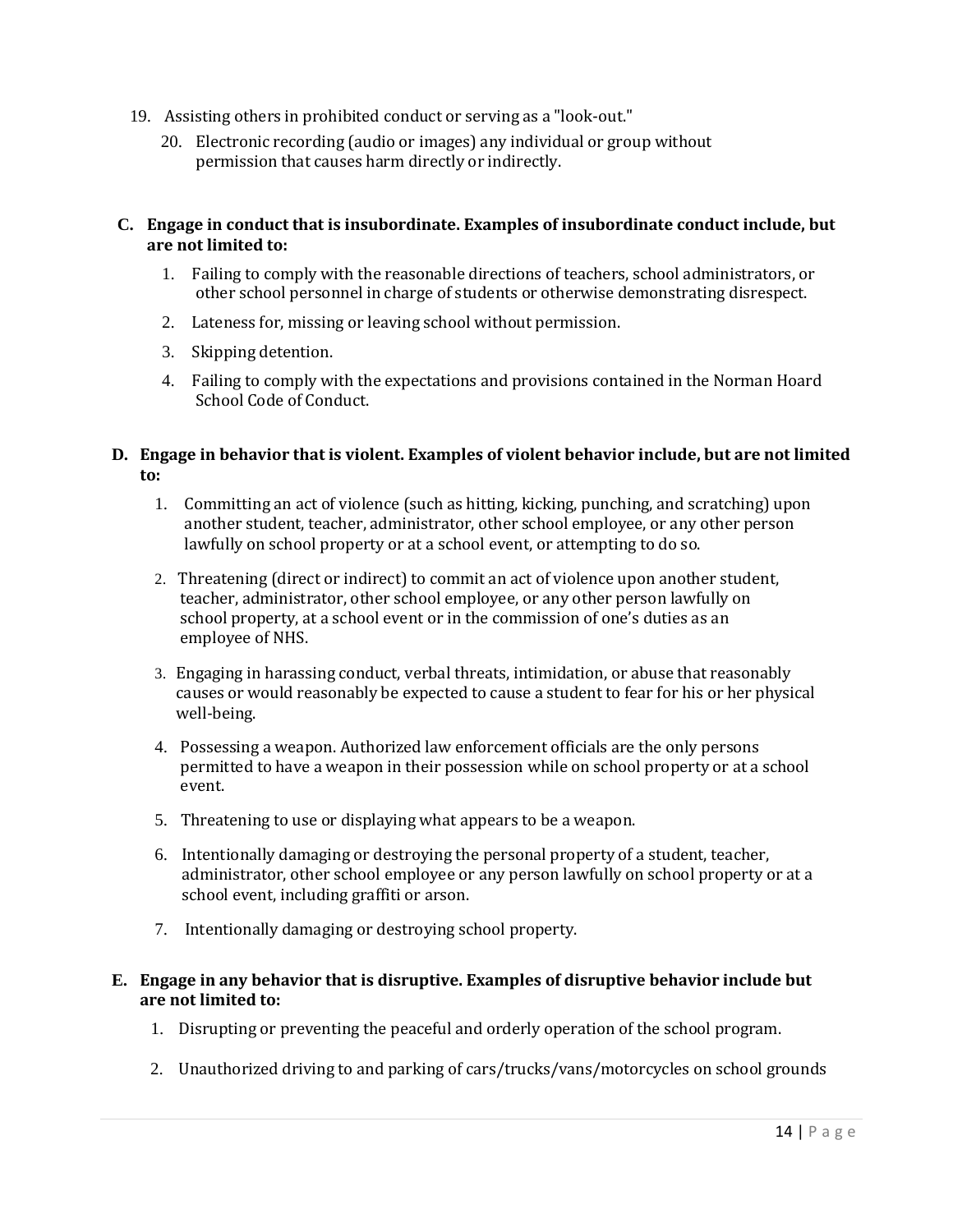without permission and a parking permit during school hours.

- 3. Display or use of electronic communication devices (including, but not limited to pagers, cell phones, and electronic media devices) during the instructional school day, or during an emergency (including, but not limited to a lockdown, fire drill, or bus accident), unless authorized by school personnel (e.g., "bring-your-own-device").
- 4. Possess beverages (juices, water, soda, coffee, etc.) or food in any area of the school outside of the cafeteria without authorization by school personnel.
- 5. Engage in unauthorized solicitation of money (i.e., non-sanctioned fund raising, pressure borrowing).
- 6. Engage in any form of academic misconduct. Examples of academic misconduct include, but are not limited to:
	- a) Plagiarism stealing or taking credit for another person's words or ideas; using another person's work without crediting the source
	- b) Cheating violating academic rules through dishonesty or deception; using unauthorized resources to complete an assignment or test, or to provide unauthorized assistance to another student.
	- c) Copying.
	- d) Altering records.
	- e) Assisting another student in any of the above actions.
- 7. Bringing loaded or blank cartridges or ammunition onto school property.
- 8. Bringing a lighter or matches to school.
- **F. Engages in off-campus conduct that interferes with, or can reasonably be expected to substantially disrupt, the educational process in the school, on school property or at a school event. Examples of such conduct include, but are not limited to:**
	- 1. Cyber bullying (i.e., inflicting willful and repeated harm through the use of electronic text).
	- 2. Threatening or harassing students or school personnel over the phone or other electronic medium.

# **VII. Reporting Violations**

All students are expected to promptly report violations of the code of conduct to a teacher, school counselor, staff member or the school administrator. Any student observing a student possessing a weapon, alcohol or illegal substance on school property or at a school event shall report this information immediately to a teacher or school administrator. All staff members are obligated to report a violent student to the school administrator.

All school staff who are authorized to impose disciplinary sanctions are expected to do so in a prompt, fair and lawful manner. Staff who are not authorized to impose disciplinary sanctions are expected to promptly report violations of the code of conduct to their supervisor, who shall in turn impose an appropriate disciplinary sanction, if so authorized, or refer the matter to a staff member who is authorized to impose an appropriate sanction.

Any weapon, alcohol or illegal substance found shall be confiscated immediately, if possible, followed by notification to the parent of the student involved and the appropriate disciplinary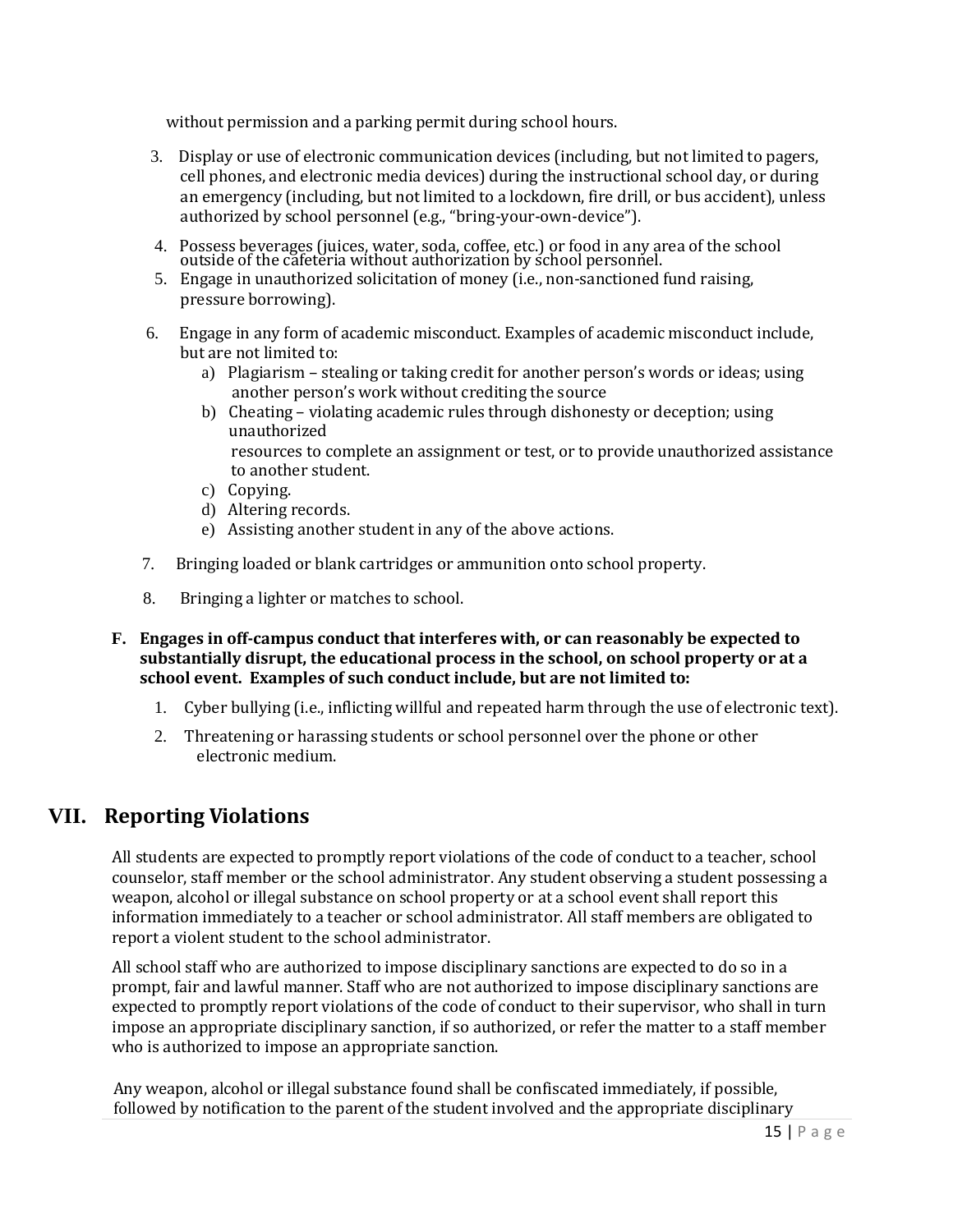sanction if warranted, which may include suspension and referral for prosecution. The school administrator must notify the appropriate local law enforcement agency of those code violations that constitute a crime and substantially affect the order or security of school or school event as soon as practical, but in no event later than the close of business the day the administrator or his or her designee learns of the violation. The notification may be made by telephone, followed by a letter mailed on the same day as the telephone call is made. The notification must identify the student and explain the conduct that violated the code of conduct and constituted a crime.

The reporting of prohibited student conduct is a shared responsibility by all members of the school. Students may be expected to have a conference with their teacher, and/or administrator when they have violated the code of conduct. Parents can expect notification from either the teacher or administrator in most cases. In some instances, conferences will be scheduled including the student, teacher, parent(s), and administrator. Additionally, some violations of the code of conduct may be reported to support law enforcement agencies within the community.

# **VIII. Disciplinary Penalties, Procedures and Referrals**

Discipline is most effective when it deals directly with the problem at the time and place it occurs, and in a way that students view as fair and impartial. School personnel who interact with students are expected to use disciplinary action only when necessary and to place emphasis on the students' ability to grow in self-discipline. Disciplinary action, when necessary, will be firm, fair and consistent so as to be the most effective in changing student behavior. Fairness means that all students will be held accountable for all aspects of student conduct and will be afforded "due process" as defined in this document. Consistency is defined as the school's process of addressing all instances of misconduct in a firm and fair manner.

In determining the appropriate disciplinary action, school personnel authorized to impose disciplinary penalties will consider the following:

- 1. The student's age.
- 2. The nature of the offense and the circumstances which led to the offense.
- 3. The student's prior disciplinary record.
- 4. The effectiveness of other forms of discipline.
- 5. Information from parents, teachers and/or others, as appropriate.
- 6. The student's grade level.
- 7. Other extenuating circumstances.

As a general rule, discipline will be progressive. This means that a student's first violation will usually merit a lighter penalty than subsequent violations.

A student identified, as having a disability shall not be disciplined for behavior related to his/her disability. Discipline, if warranted, shall be administered consistent with the separate requirements of this code of conduct for disciplining students with a disability or presumed to have a disability.

### **A. Penalties**

Students who are found to have violated the code of conduct may be subject to the following penalties, either alone or in combination. The school personnel identified after each penalty are authorized to impose that penalty, consistent with the student's right to due process.

1. Oral warning – any member of the staff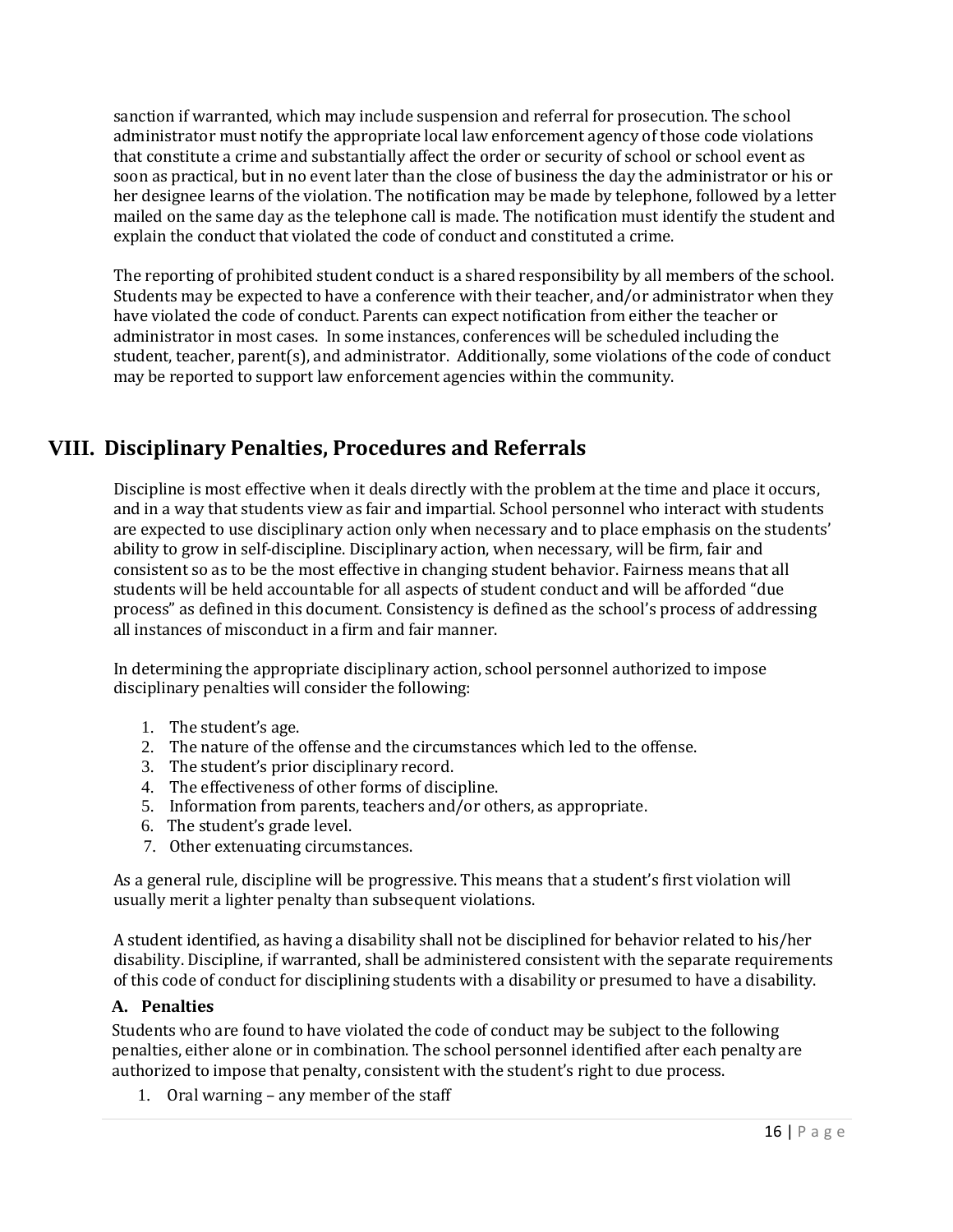- 2. Written warning –school counselors, teachers, teaching assistants, school administrator
- 3. Written notification to parent school administrator
- 4. Detention school administrator
- 5. Suspension from social or extracurricular activities activity advisor/director, school administrator
- 6. Suspension of other privileges school administrator
- 7. In-school suspension school administrator
- 8. Removal from classroom by teacher teachers, school counselors, school administrator
- 9. Short-term (five days or less) suspension from school school administrator
- 10. Long-term (more than five days) suspension from school student's home district for district placed students
- 11. Permanent suspension from school student's home district for district placed students

#### **B. Procedures**

The amount of due process a student is entitled to receive before a penalty is imposed depends on the penalty being imposed. In all cases, regardless of the penalty imposed, the school personnel authorized to impose the penalty must inform the student of the alleged misconduct and must investigate, to the extent necessary, the facts surrounding the alleged misconduct. All students will have an opportunity to present their version of the facts to the school personnel imposing the disciplinary penalty in connection with the imposition of the penalty.

Students who are to be given penalties other than an oral warning, written warning or written notification to their parents are entitled to additional rights before the penalty is imposed. These additional rights are explained below.

#### **Detention**

School administrator may use after school detention as a penalty for student misconduct in situations where removal from the classroom or suspension would be inappropriate. Detention will be imposed as a penalty provided there are no parental objections after notification, and the student has appropriate transportation home.

#### **Suspension from, extra-curricular activities and other privileges**

Activity directors, and school administrators may suspend a student from extracurricular activities, or suspend other privileges. A student subjected to a suspension from extra-curricular activities or other privileges is not entitled to a full hearing pursuant to Education Law §3214. However, the student and the student's parent will be provided with a reasonable opportunity for an informal conference with the person imposing the suspension to discuss the conduct and the penalty involved.

#### **In-school suspension**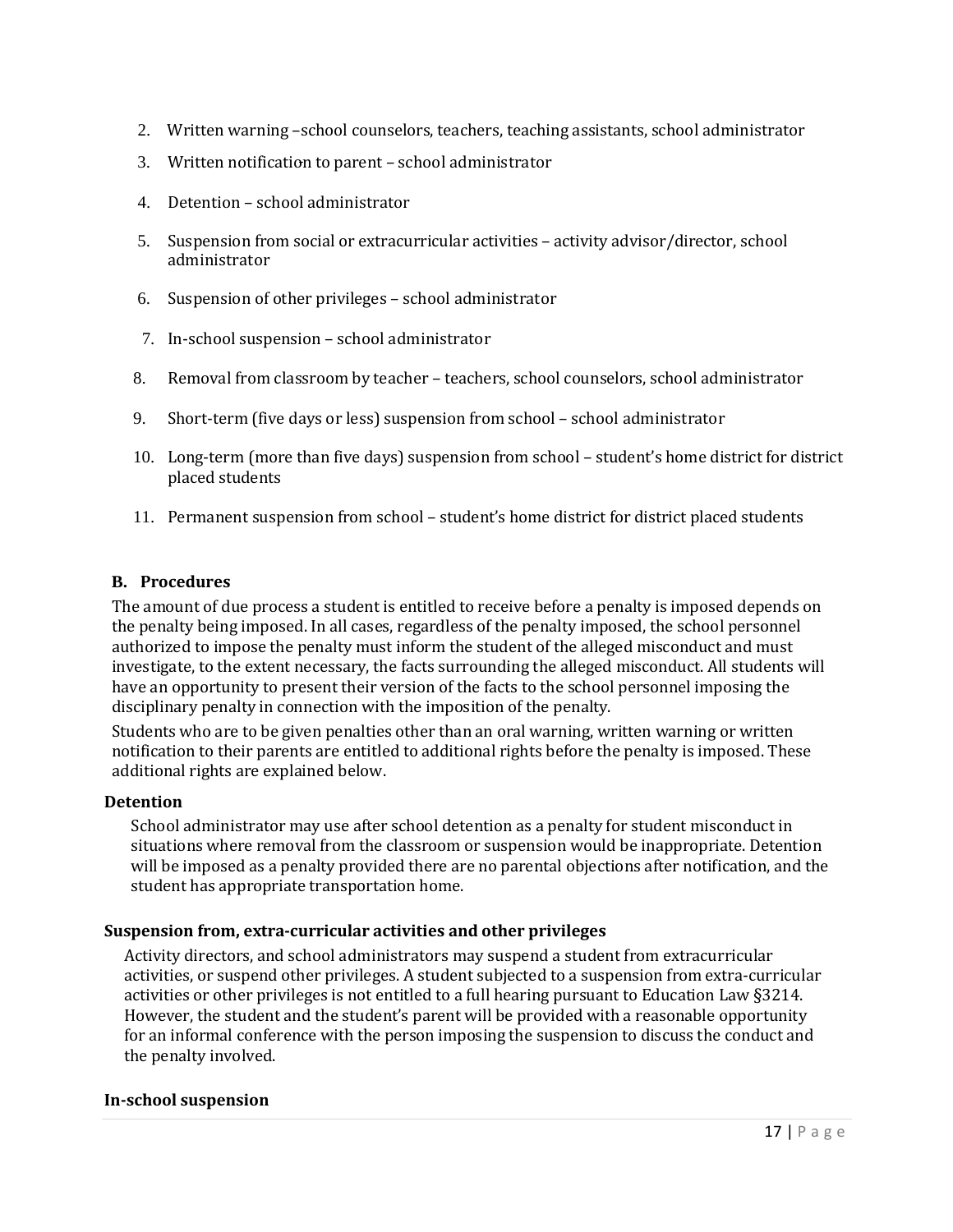The Norman Howard School recognizes the school must balance the need of students to attend school and the need for order in the classroom to establish an environment conducive to learning. As such, NHS authorizes school administrators to place students who would otherwise be suspended from school as the result of a code of conduct violation in "in-school suspension."

A student subjected to an in-school suspension is not entitled to a full hearing pursuant to Education Law §3214. However, the student and the student's parent will be provided with a reasonable opportunity for an informal conference with the school administrator imposing the inschool suspension to discuss the conduct and the penalty involved.

### **Teacher removal of disruptive students**

A student's behavior can affect a teacher's ability to teach and can make it difficult for other students in the classroom to learn. In most instances the classroom teacher can control a student's behavior and maintain or restore control over the classroom by using good classroom management techniques. These techniques may include practices that involve the teacher directing a student to briefly leave the classroom to give the student an opportunity to regain his or her composure by taking a quick walk, or getting a drink of water.. Time-honored classroom management techniques such as these do not constitute disciplinary removals for purposes of this code.

On occasion, a student's behavior may become disruptive. For purposes of this code of conduct, a disruptive student is a student who is substantially disruptive of the educational process or substantially interferes with the teacher's authority over the classroom. A substantial disruption of the educational process or substantial interference with a teacher's authority occurs when a student demonstrates a persistent unwillingness to comply with the teacher's instructions or repeatedly violates the teacher's classroom behavior rules.

# **Out of school Suspension Policy and Procedures**

The Norman Howard School reserves the right to suspend a student who is insubordinate, disorderly, violent, or disruptive, or whose conduct otherwise endangers the safety, morals, health or welfare of others. The discipline penalty is proportionate to the severity of the offense involved.

Prior to the suspension, The Norman Howard School gives the student notice of the charged misconduct. If the student denies the misconduct, the student must be provided with an explanation of the basis for the suspension.

Additionally, the Norman Howard School gives the student, his/her family, and the student's home district immediate written notice of the proposed suspension, a description of the incident and an informal conference with the building administrator.

Should the student require a suspension longer than 5 days, a superintendent's hearing would be necessary with the student's home district. The process for a long-term suspension is mapped below.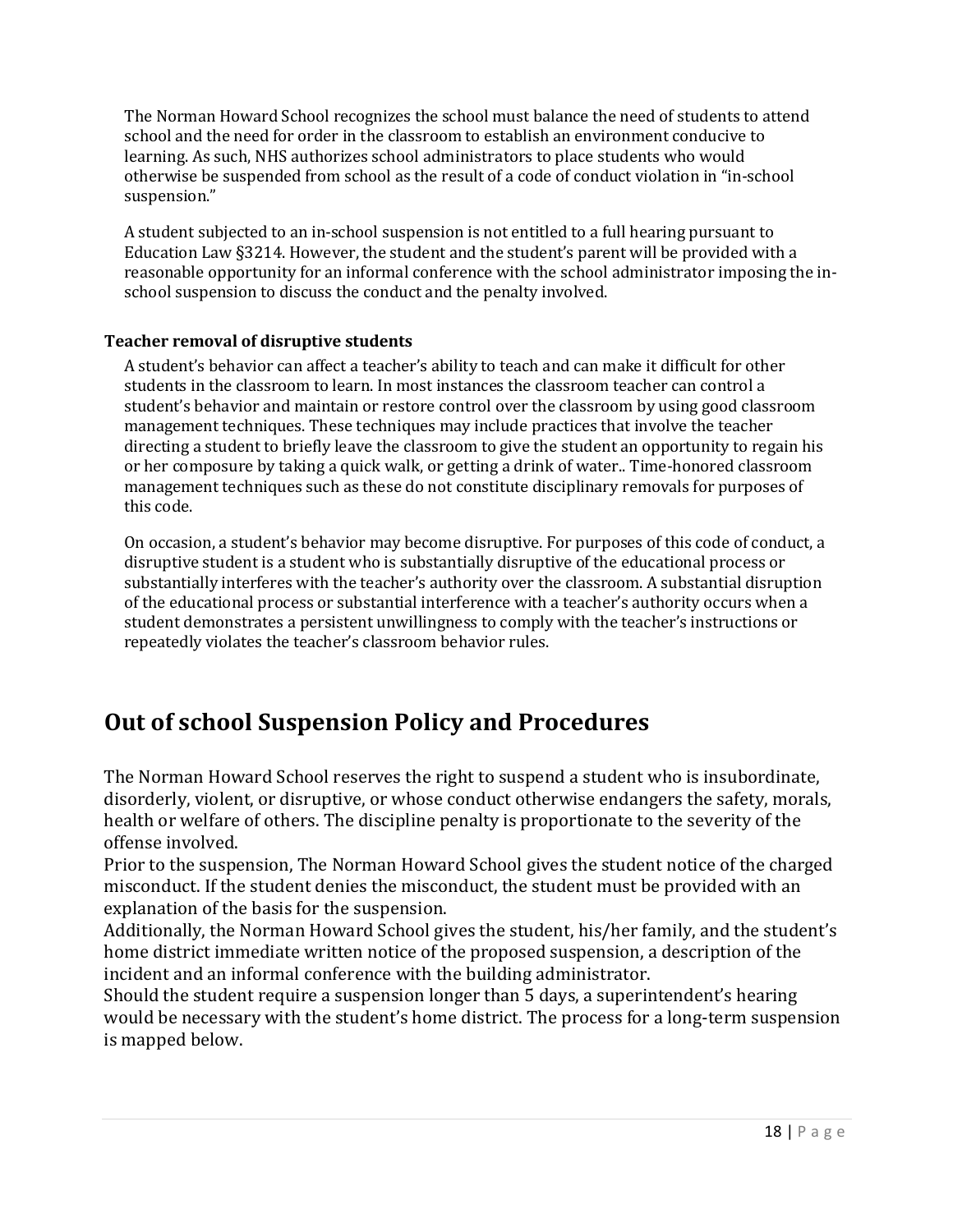

## **IX. Alternative Instruction**

The Norman Howard School will work to setup up alternative instruction with the student's home district.

# **X. Discipline of Students with Disabilities**

Therefore, the Board is committed to ensuring that the school follows suspension and removal procedures that are consistent with those protections. The code of conduct for students is intended to afford students with disabilities and students presumed to have a disability for discipline purposes the express rights they enjoy under applicable law and regulations.

Definitions

For purposes of this portion of the code of conduct, and consistent with applicable law and regulations, the following definitions will apply:

1. *Behavioral intervention plan* (BIP) means a plan that is based on the results of a functional behavioral assessment and that, at a minimum, includes a description of the problem behavior, global and specific hypotheses as to why the problem behavior occurs, and intervention strategies that include positive behavioral supports and services to address the behavior.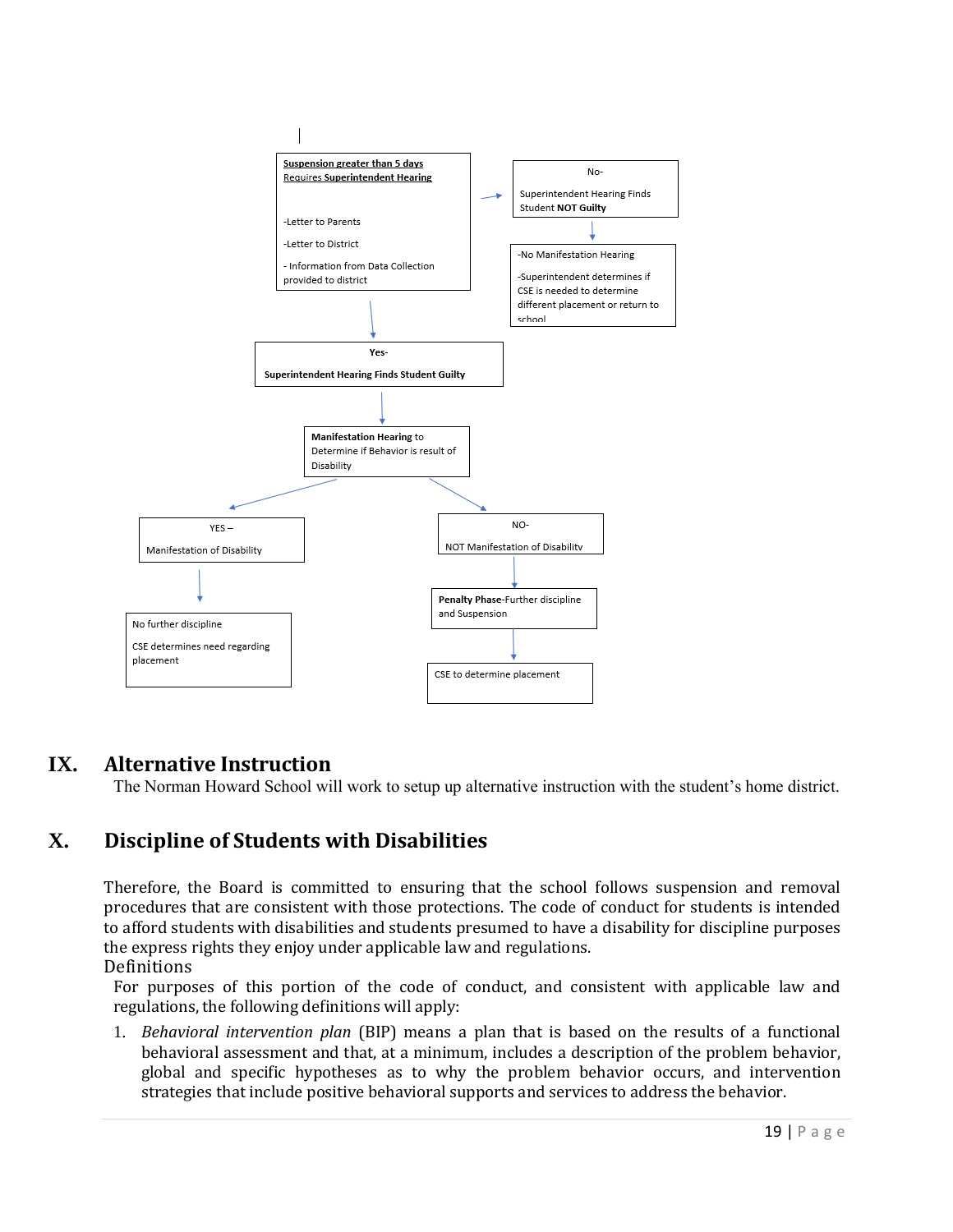- 2. *Controlled substance* means a drug or other substance abuse identified under schedule I, II, III, IV, or V in section 202(c) of the Controlled Substances Act (21 USC § 812(c)).
- 3. *Illegal drug* means a controlled substance, but does not include a controlled substance legally possessed or used under the supervision of a licensed health-care professional, or a substance that is otherwise legally possessed or used under the authority of the Controlled Substances Act or under any other provision of federal law.
- 4. *Interim Alternative Educational Setting* (IAES) means a temporary educational placement
- 5. *Removal* means a removal of a student with a disability for disciplinary reasons from his or her current educational placement, other than a suspension; and a change in the placement of a student with a disability to an IAES.
- 6. *School day* means any day, including a partial day, that students are in attendance at school for instructional purposes.
- 7. *Serious bodily injury* means bodily injury which involves a substantial risk of death, extreme physical pain, protracted obvious disfigurement or protracted loss or impairment of the function of a bodily member, organ or mental faculty.
- 8. *Student presumed to have a disability for discipline purposes* means a student who, under the conditions set forth later in this policy, the school is deemed to have had knowledge was a student with a disability before the behavior that precipitated the disciplinary action.
- 9. *Suspension* means a suspension pursuant to §3214 of New York's Education Law.
	- 10. *Weapon* means, including but not limited to firearm, air gun, BB gun, dagger, dirk, razor, switchblade knife, gravity knife, brass knuckles, metal knuckle knife, slingshot, box cutter, utility knife, cane sword, Kung Fu star, or other Martial Arts instruments, electronic stun gun, pepper spray or other noxious spray, a weapon (device, instrument, animate or inanimate, that is used for, or is readily capable of causing physical injury or death) when used to cause physical injury or death, knife with any length blade, knife, pocket knife, or multi-tool with any length blade. A weapon includes a "dangerous weapon" which includes a weapon, device, instrument, material or substance, animate or inanimate, that is used for, or is readily capable of causing death or serious bodily injury [see 18 USC § 930 (g) (2); New York Penal Law § 265.01].

Interim alternative educational setting or IAES would be coordinated with a student's home district. IAES is a temporary educational placement, other than the student's current placement at the time the behavior precipitating the IAES placement occurred. A student who is placed in an IAES shall:

(1) continue to receive educational services so as to enable the student to continue to participate in the general education curriculum, although in another setting, and to progress toward meeting the goals set out in the student's IEP; and

(2) receive, as appropriate, a functional behavioral assessment and behavioral intervention services and modifications that are designed to address the behavior violation so that it does not recur.

(l) Removal means: (1) a removal of a student with a disability for disciplinary reasons from that student's current educational placement, other than a suspension as defined in subdivision (r) of this section; and

20 | P a g e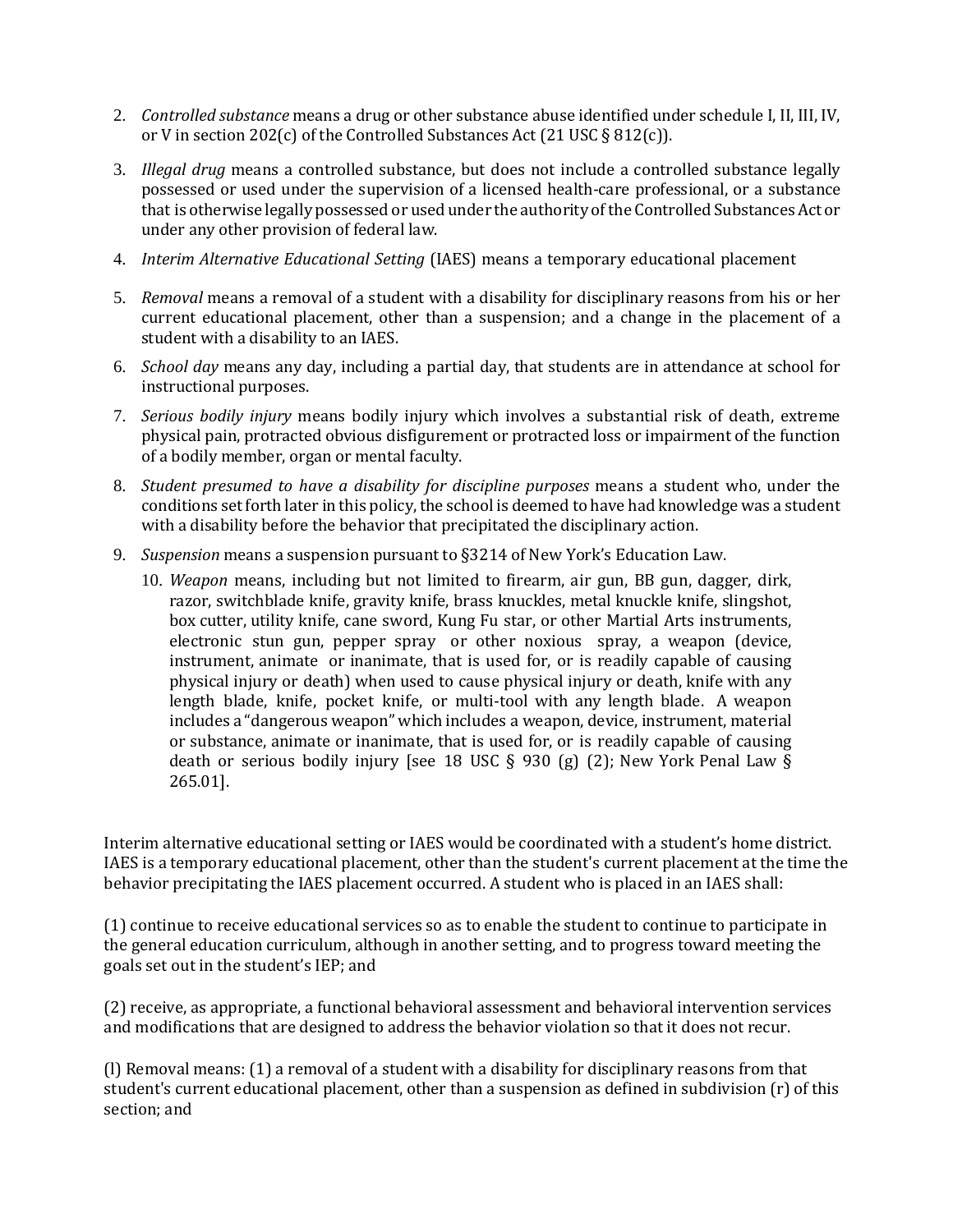(2) the change in placement of a student with a disability to an IAES by an impartial hearing officer pursuant to section 201.8 of this Part. Such term shall also include the change of placement of a student with a disability to an IAES pursuant to section 201.7(e) of this Part made in conjunction with a suspension.

# Goal progression during suspensions

The Norman Howard school would work with the home district to setup a plan to monitor the student's goals.

### **A. Students Presumed to Have a Disability for Discipline Purposes**

The parent of a student who is facing disciplinary action but who was not identified as a student with a disability at the time of misconduct has the right to invoke any of the protections set forth in this policy in accordance with applicable law and regulations, if the school is deemed to have had knowledge that the student was a student with a disability before the behavior precipitating disciplinary action occurred and the student is therefore a student presumed to have a disability for discipline purposes.

If it is claimed that the school had such knowledge, it will be the responsibility of the school official imposing the suspension or removal in question for determining whether the student is a student presumed to have a disability for discipline purposes. The school will be deemed to have had such knowledge if:

- 1. The student's parent expressed concern in writing to supervisory or administrative personnel, or to a teacher of the student that the student is in need of special education. Such expression may be oral if the parent does not know how to write or has a disability that prevents a written statement; or
- 2. The student's parent has requested an evaluation of the student; or
- 3. A teacher of the student or other school personnel has expressed specific concerns about a pattern of behavior demonstrated by the student, directly to the school's director of education or other supervisory personnel.

Nonetheless, a student will not be considered a student presumed to have a disability for discipline purposes if notwithstanding the school's receipt of information supporting a claim that it had knowledge the student has a disability,

- 1. The student's parent has not allowed an evaluation of the student; or
- 2. The student's parent has refused services; or
- 3. The school conducted an evaluation of the student and determined that the student is not a student with a disability.

If there is no basis for knowledge that the student is a student with a disability prior to taking disciplinary measures against the student, the student may be subjected to the same disciplinary measures as any other non-disabled student who engaged in comparable behaviors. However, if the school receives a request for an individual evaluation while the student is subjected to a disciplinary removal, the school will request (from the home district) an expedited evaluation of the student in accordance with applicable law and regulations. Until the expedited evaluation is completed,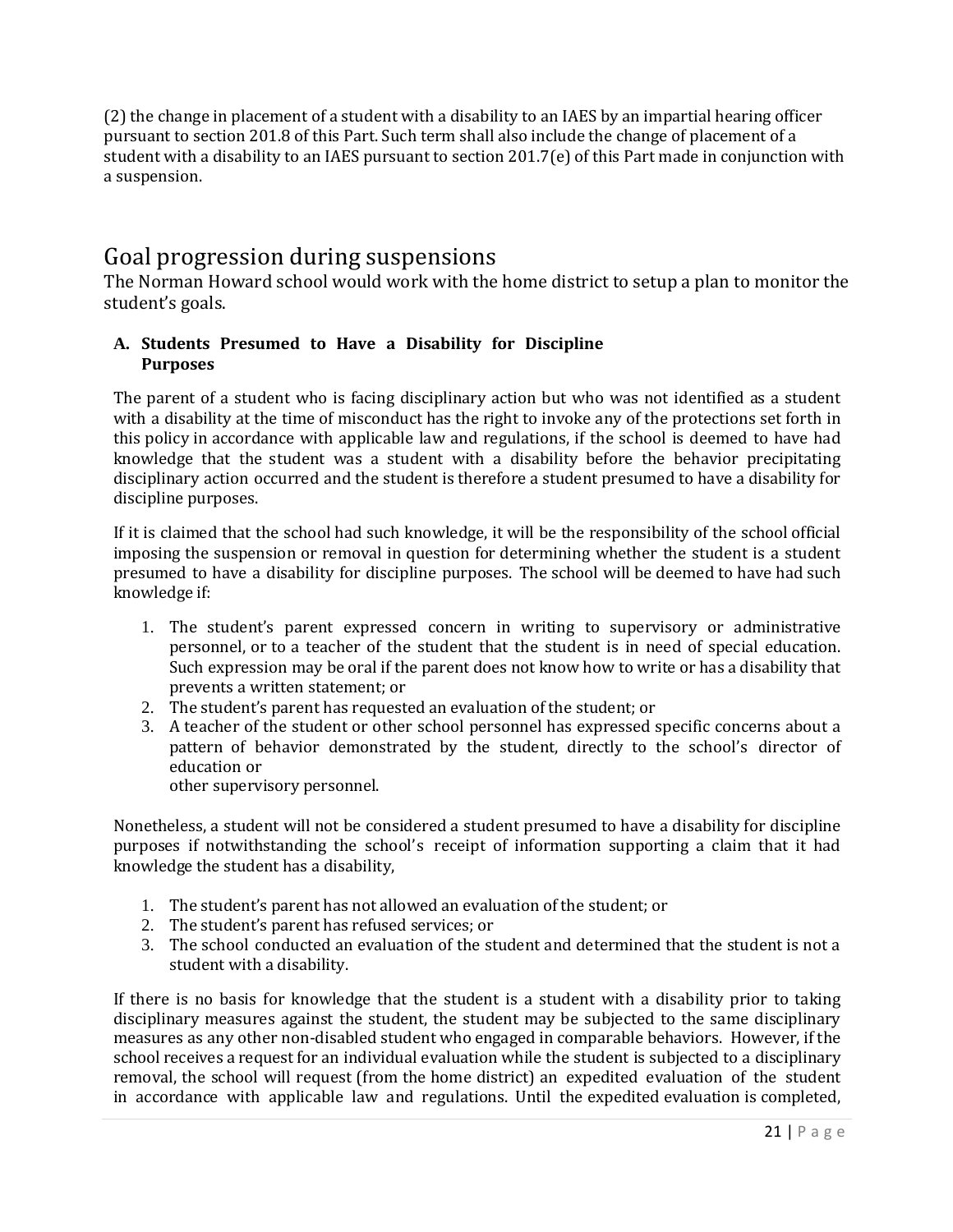the student shall remain in the educational placement determined by the school which can include suspension.

#### **B. Referral to Law Enforcement and Judicial Authorities**

Consistent with its authority under applicable lawand regulations,NHS will report a crime committed by a student with a disability to appropriate law enforcement and judicial authorities. In such an instance,

The school will ensure that copies of the special education and disciplinary records

of the student are transmitted for consideration to the appropriate authorities to whom the crime is reported, to the extent that the transmission is permitted by the Family Educational Rights and Privacy Act(FERPA).

# **XI. Corporal Punishment**

Corporal punishment is defined as an act of physical force upon a student, for the sole purpose of punishing that student, and is strictly forbidden.

However, in situations where alternative procedures and methods that do not involve the use of physical force cannot reasonably be used, reasonable physical force may be used to:

- 1. Protect oneself, another student, teacher or any person from physical injury.
- 2. Protect the property of the school or others.
- 3. Restrain or remove a student whose behavior interferes with the orderly exercise and performance of school functions, powers and duties, if that student has refused to refrain from further disruptive acts.

All complaints regarding the use of corporal punishment will be reported by the school, with the Commissioner of Education, in accordance with the Commissioner's regulations.

### **Aversive interventions**

The Rules of the Board of Regents and commissioner's regulations prohibit the use of aversive interventions, defined as interventions intended to induce pain or discomfort to a student for the purpose of eliminating or reducing maladaptive behavior. **(8NYCRR §§19.5 (b) (2), 200.1 (111))**

### **Time Out Room**

The Norman Howard School does not have a time-out room.

### **Emergency Interventions**

The Norman Howard School does not use emergency interventions on a day to day basis but does employ staff members that have been trained in Life Space Crisis Interventions & Therapeutic Crisis Intervention.

## **XII. Student Searches and Interrogations**

The Norman Howard School is committed to ensuring an atmosphere on school property and at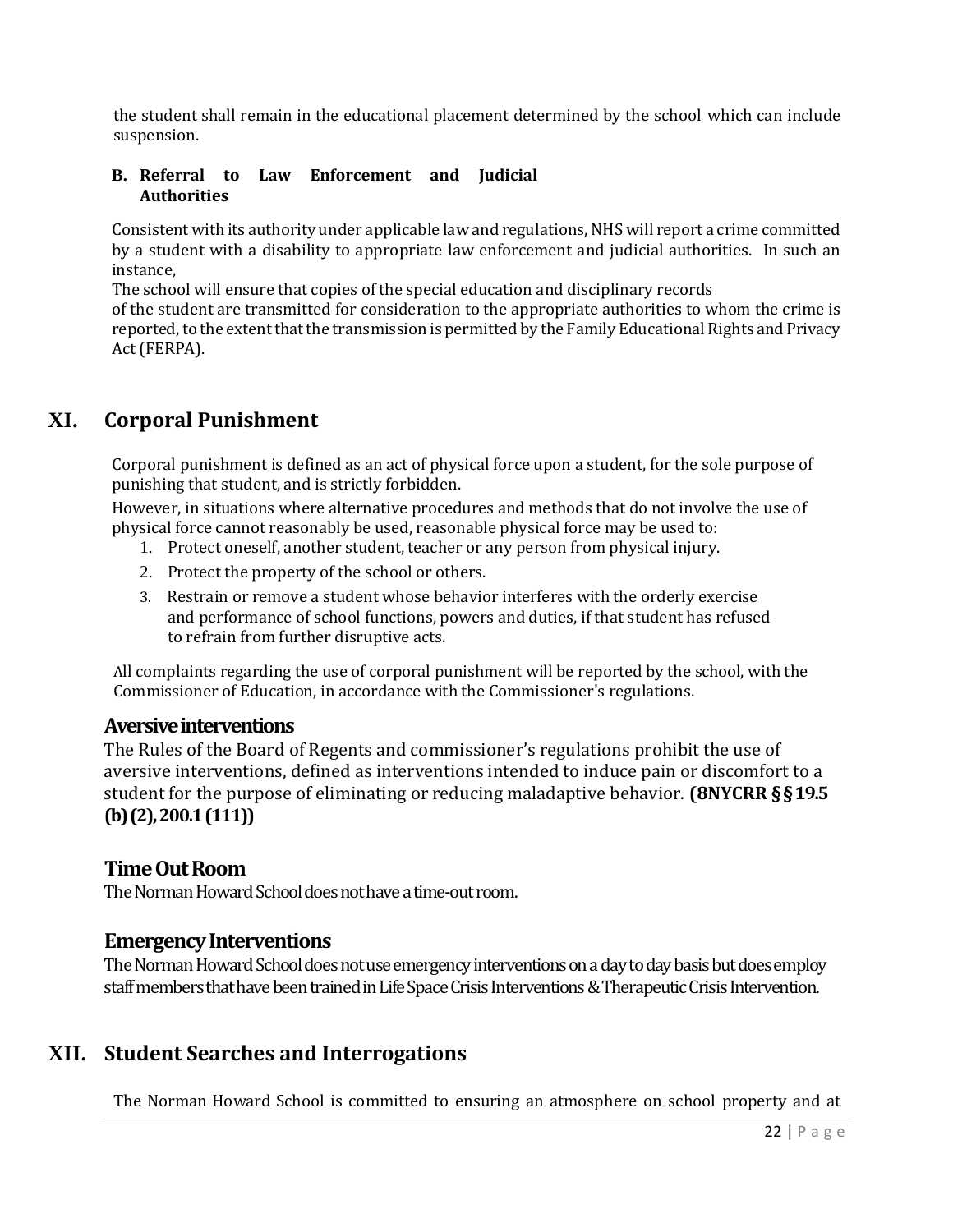school events that is safe and orderly. To achieve this kind of environment, any school official authorized to impose a disciplinary penalty on a student may question a student about an alleged violation of law or the code of conduct. Students are not entitled to any sort of "Miranda"-type warning before being questioned by school officials, nor are school officials required to contact a student's parent before questioning the student. However, school officials will tell all students why they are being questioned.

### **A. Searches**

The Norman Howard School authorizes school administrators to conduct searches of students and their belongings that is minimally intrusive such as touching the outside of a book bag, without reasonable suspicion, so long as the school official has a legitimate reason for the very limited search**.** School administrators may also search a student or the student's belongings based upon information received from a reliable informant. Searches will be limited to the extent necessary to locate the evidence sought.

Before searching a student or the student's belongings, the authorized school official should attempt to get the student to admit that he or she possesses physical evidence that they violated the law or the school code, or get the student to voluntarily consent to the search. Searches will be limited to the extent necessary to locate the evidence sought.

Whenever practicable, searches will be conducted in the privacy of administrative offices and students will be present when their possessions are being searched.

### **1. Student Lockers, Desks, Computers, Textbooks, Materials, Supplies and other School Storage Places**

The rules in this code of conduct regarding searches of students and their belongings do not apply to student lockers, desks and other school storage places. Students have no reasonable expectation of privacy with respect to these places and school officials retain complete control over them. This means that student lockers, desks and other school storage places may be subject to search at any time by school officials, without prior notice to students and without their consent.

### **2. Searches of a Student's Person and/or Belongings**

The authorized school employee may conduct a search of a student's person or belongings when they have reasonable suspicion to believe the student is concealing evidence of a violation of law or the code of conduct. It is noted, however, that as the level of intrusiveness increases, a higher standard of suspicion is required.

If reasonable suspicion exists to believe that a student has violated or is violating the law and/or school rules, it is permissible for an authorized school official to search that student's outer clothing, pockets, or property. The search may include, but is not limited to, the student's outer clothing such as a jacket or coat, pockets, backpack, and/or purse. Searches will be conducted by a staff member of the same sex as the student. Whenever possible, another staff member, also of the same sex, will be present as a witness.

### *Strip Searches*

A strip search is a search that requires a student to remove any or all of his or her clothing, other than an outer coat or jacket. If an authorized school official believes it is necessary to conduct a strip search of a student, the school official may do so only if the search is authorized in advance by the administrator in consultation with the school attorney. The only exception to this rule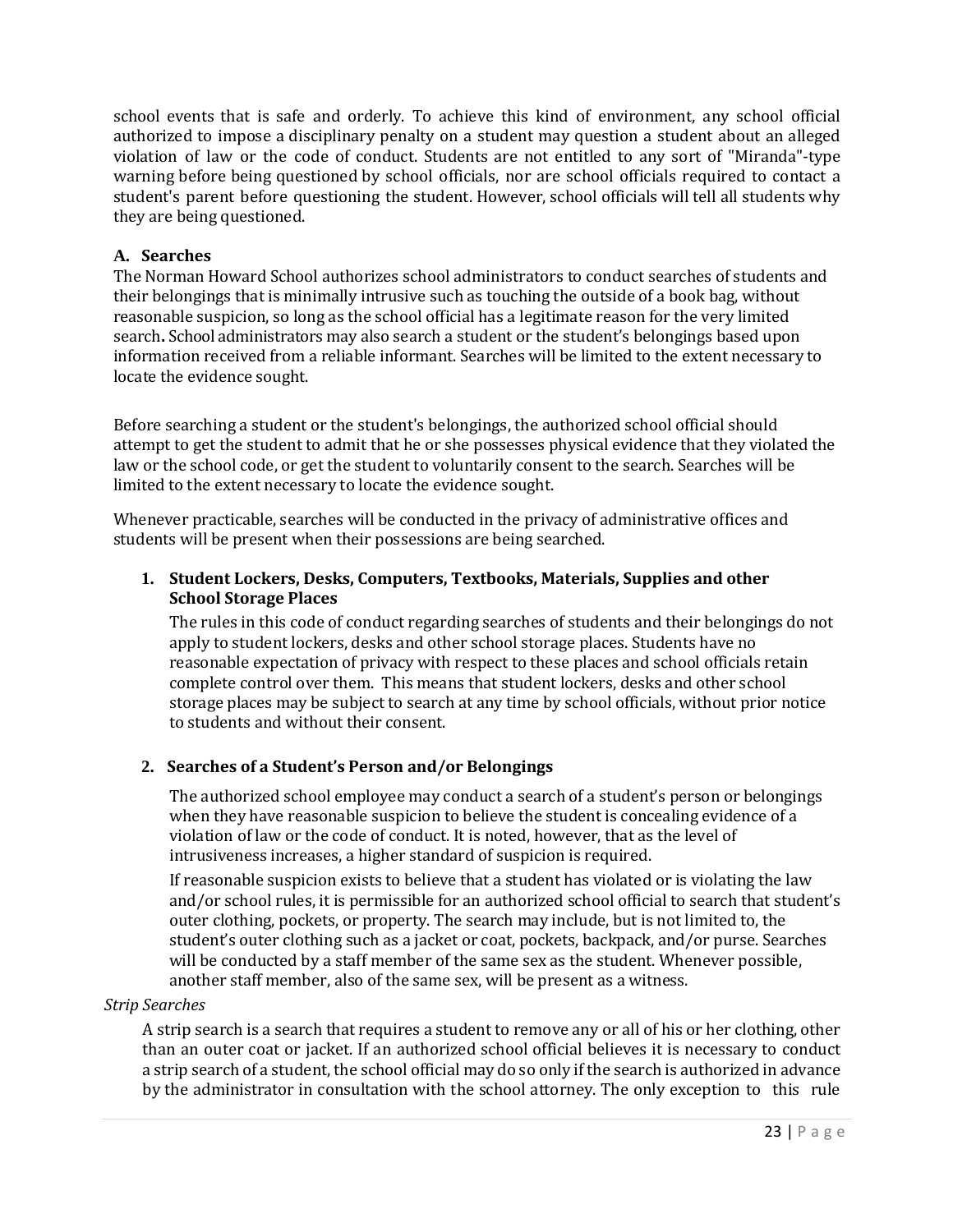requiring advanced authorization is when the school official believes there is an emergency situation that could threaten the safety of the student or others.

Strip searches may only be conducted by an authorized school official of the same sex as the student being searched and in the presence of another professional employee who is also of the same sex as the student.

In every case, the school official conducting a strip search must have *reasonable suspicion of danger or a reasonable suspicion that the student has hidden evidence of wrongdoing beneath his or her underwear or probable cause to believe the student is concealing evidence of a violation of law or code.*

In addition, before conducting a strip search, the school official must consider the nature of the alleged violation, the student's age, the student's record, the quality of the knowledge that led to the reasonable suspicion and the need for such a search.

School officials will attempt to notify the student's parent by telephone before conducting a strip search, or in writing after the fact if the parent could not be reached by telephone.

#### **3. Treatment of Cell Phones**

Teachers and administrators are authorized to confiscate student cell phones that are being used in violation of the code of conduct. Teachers and administrators are permitted to look at the screen of the cell phone. An authorized school employee can request the student's cooperation to search the cell phone further. Without a student's permission, authorized school employees should not undertake a more extensive search until conferring with the school administrator or school attorney for guidance.

#### **4. Documentation of Searches**

The authorized school employee initiating the search shall be responsible for recording the following information about each search:

- 1. Name, age and grade of student searched.
- 2. Reasons for the search.
- 3. Name of any informant(s).
- 4. Type and scope of search.
- 5. Purpose of search (that is, what item(s) were being sought).
- 6. Person conducting search and his or her title and position.
- 7. Witnesses, if any, to the search.
- 8. Time and location of search.
- 9. Results of search (that is, what items(s) were found).
- 10. Disposition of items found.
	- 11. Time, manner and results of parental notification.

The administrator or the administrator designee shall be responsible for the custody, control and disposition of any illegal or dangerous item taken from a student. The administrator or his or her designee shall clearly label each item taken from the student and retain control of the item(s), until the item is turned over to the police. The administrator or his or her designee shall be responsible for personally delivering dangerous or illegal items to police authorities.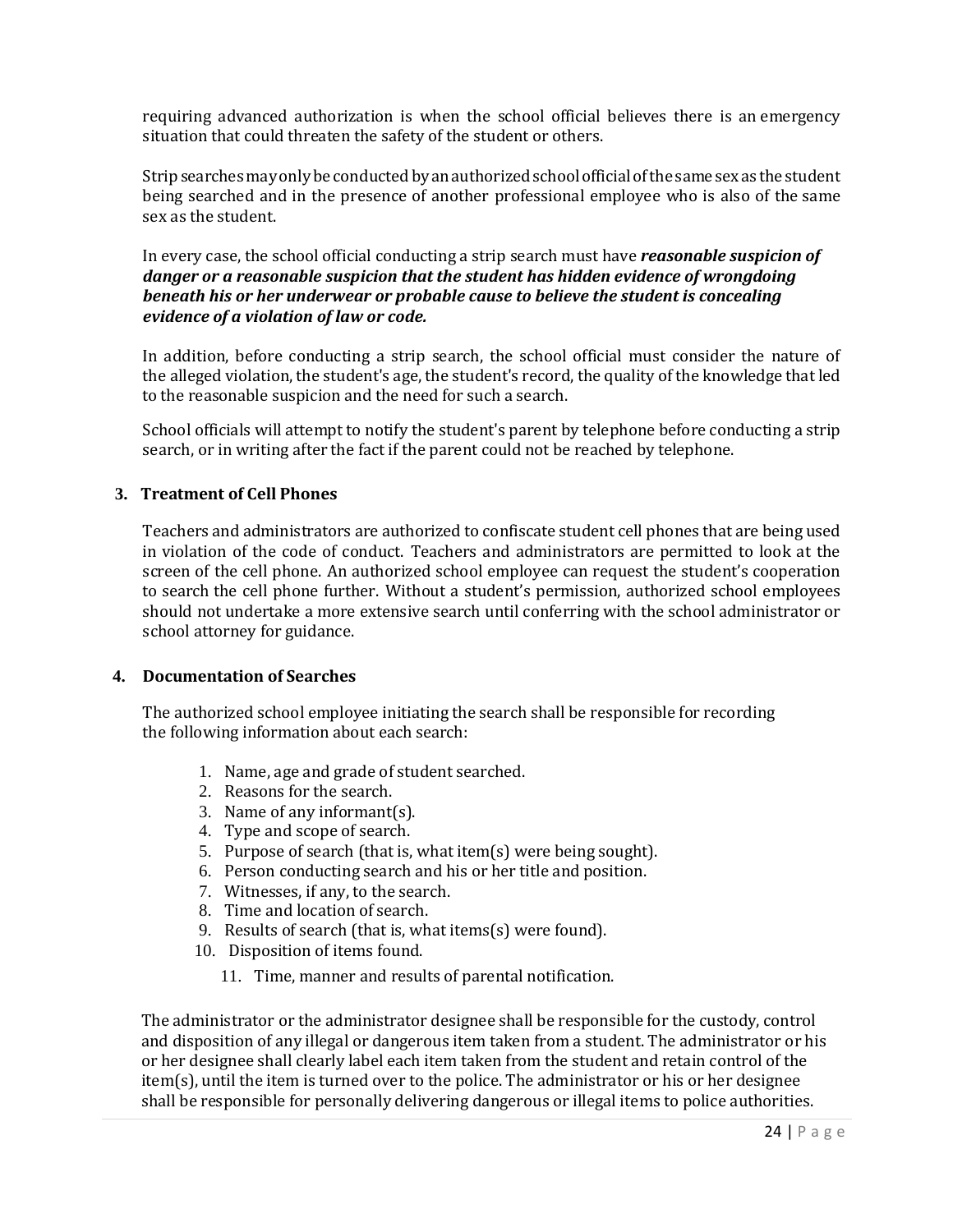### **5. Police Involvement in Searches**

Police must have a search warrant or have been invited by the school in order to conduct searches on school property or at a school event or have probable cause to believe a crime has been committed on school property or at a school event. Before police officials are permitted to question or search any student, the administrator or his or her designee shall first try to notify the student's parent to give the parent the opportunity to be present during the police questioning or search. If the student's parent cannot be contacted prior to the police questioning or search, the questioning or search shall not be conducted, unless the student is 16 years of age or older. The administrator or designee will also be present during any police questioning or search of a student on school property or at a school event.

### **B. Interrogations**

### **1. School employee**

School officials have the right to question students for the reasons including, but not limited to any violation of school rules or code of conduct, and/or illegal activity. School employees are not required to administer "Miranda" warnings or contact parents/guardians before questioning a student.

### **2. Law Enforcement**

Police officials have limited authority to interview or search students in schools or at school events, or to use school facilities in connection with police work.

Police officials may enter school property or a school event to question or search a student or to conduct a formal investigation involving students only if they have:

- a) search or an arrest warrant; or
- b) have been invited by the school in order to conduct searches on school property or at a school event; or
- c) probable cause to believe a crime has been committed on school property or at a school event.

Before law enforcement officials are permitted to question any student, the school administrator or his or her designee shall first try to notify the student's parents/guardians to give the parent the opportunity to be present during the police questioning. If the student's parents/guardians cannot be contacted prior to the police questioning, the questioning shall not be conducted unless the student is 16 years of age or older. The administrator or designee will also be present during any police questioning of a student on school property or at a school event.

Generally, police authorities may only interview students on school premises without the permission of the parent/guardian in situations where a warrant has been issued for the student's arrest (or removal) or the questioning of students concerns a crime committed on school property or at a school event.

Students who are questioned by police officials on school property or at a school event will be afforded the same rights they have outside the school. This means:

1. They must be informed of their legal rights.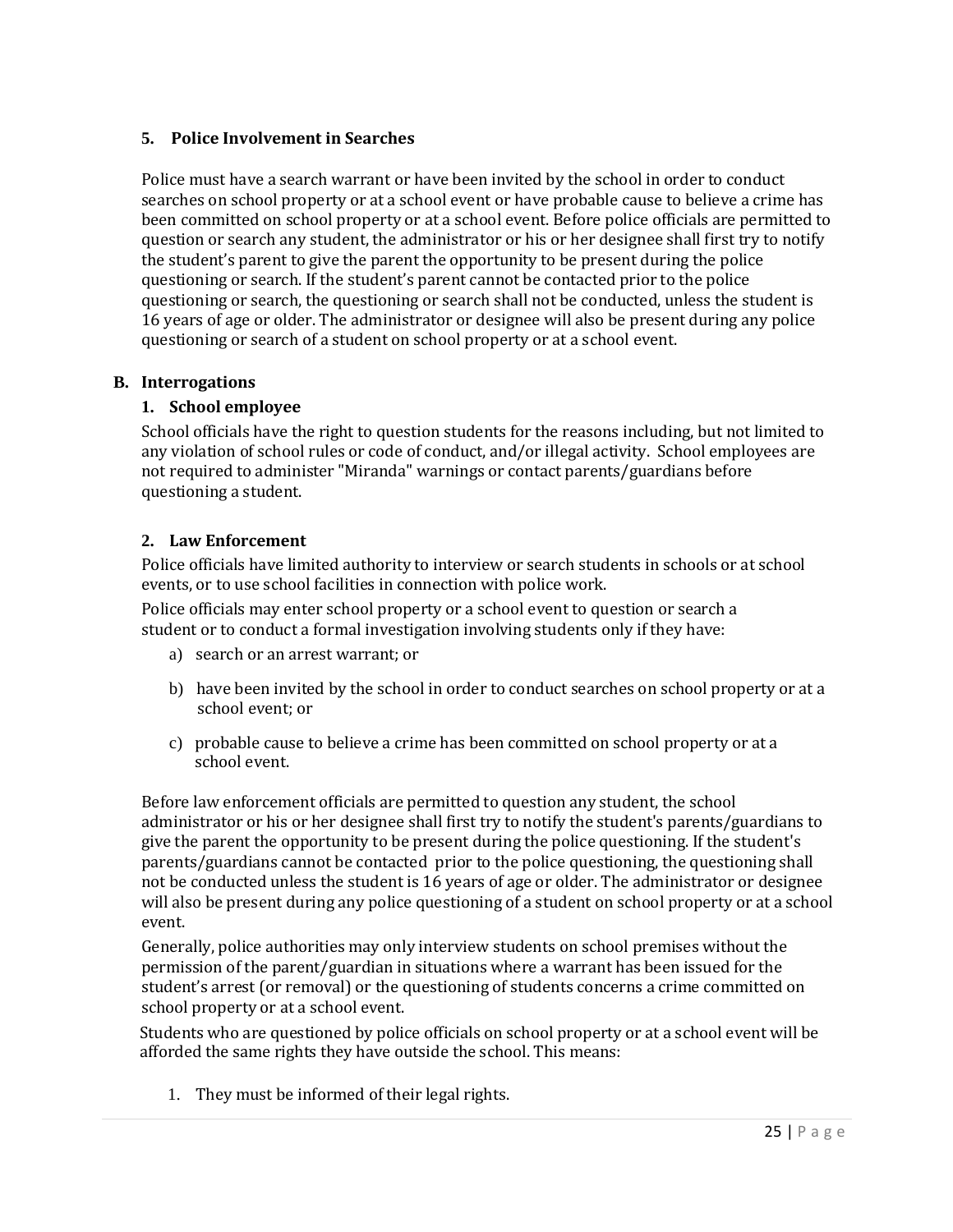- 2. They may remain silent if they so desire.
- 3. They may request the presence of an attorney.

### **3. Child Protective Services Investigations**

Consistent with the school's commitment to keep students safe from harm and the obligation of school officials to report to child protective services when they have reasonable cause to suspect that a student has been abused or maltreated, the school will cooperate with local child protective services workers who wish to conduct interviews with students on school property relating to allegations of suspected child abuse and/or maltreatment. Children may be interviewed without a court order or the consent of the parent/guardian when child protective services has determined that circumstances warrant interviewing a student apart from family members or the home where the abuse may have occurred.

All requests by child protective services to interview a student on school property shall be made directly to an administrator or counselor. The administrator or counselor shall set the time and place of the interview. The administrator or counselor shall decide if it is necessary and appropriate for a school official to be present during the interview, depending on the age of the student being interviewed and the nature of the allegations. If the nature of the allegations is such that it may be necessary for the student to remove any of his or her clothing in order for the child protective services worker to verify the allegations, the school nurse must be present during that portion of the interview. No student may be required to remove his or her clothing in front of a child protective services worker or school official of the opposite sex.

In addition, upon request, the school will provide access to student records, if any, relevant to the investigation of suspected abuse and/or maltreatment.

A child protective services worker may not remove a student from school property without a court order, unless the worker reasonably believes that the student would be subject to danger of abuse if not he or she were removed from school before a court order can reasonably be obtained. If the worker believes the student would be subject to danger of abuse, the worker may remove the student without a court order and without the parent's consent.

## **XIII.Visitors to the Schools**

The Norman Howard School recognizes that the success of the school program depends, in part, on support by the larger community. The school wishes to foster a positive climate where members of the NHS families have the opportunity to observe the hard work and accomplishments of the students, teachers and other staff. Since schools are a place of work and learning, however, certain limits must be set for such visits. The school administrators are responsible for all persons in the building and on the grounds. For these reasons, the following rules apply to visitors to the schools:

- 1. Anyone who is not a regular staff member or student of the school will be considered a visitor.
- 2. All visitors to the school must enter through the designated single point of entry and report to the office upon arrival at the school. There they will present photo identification, if requested, sign the visitor's register and will be issued a visitor's identification badge, which must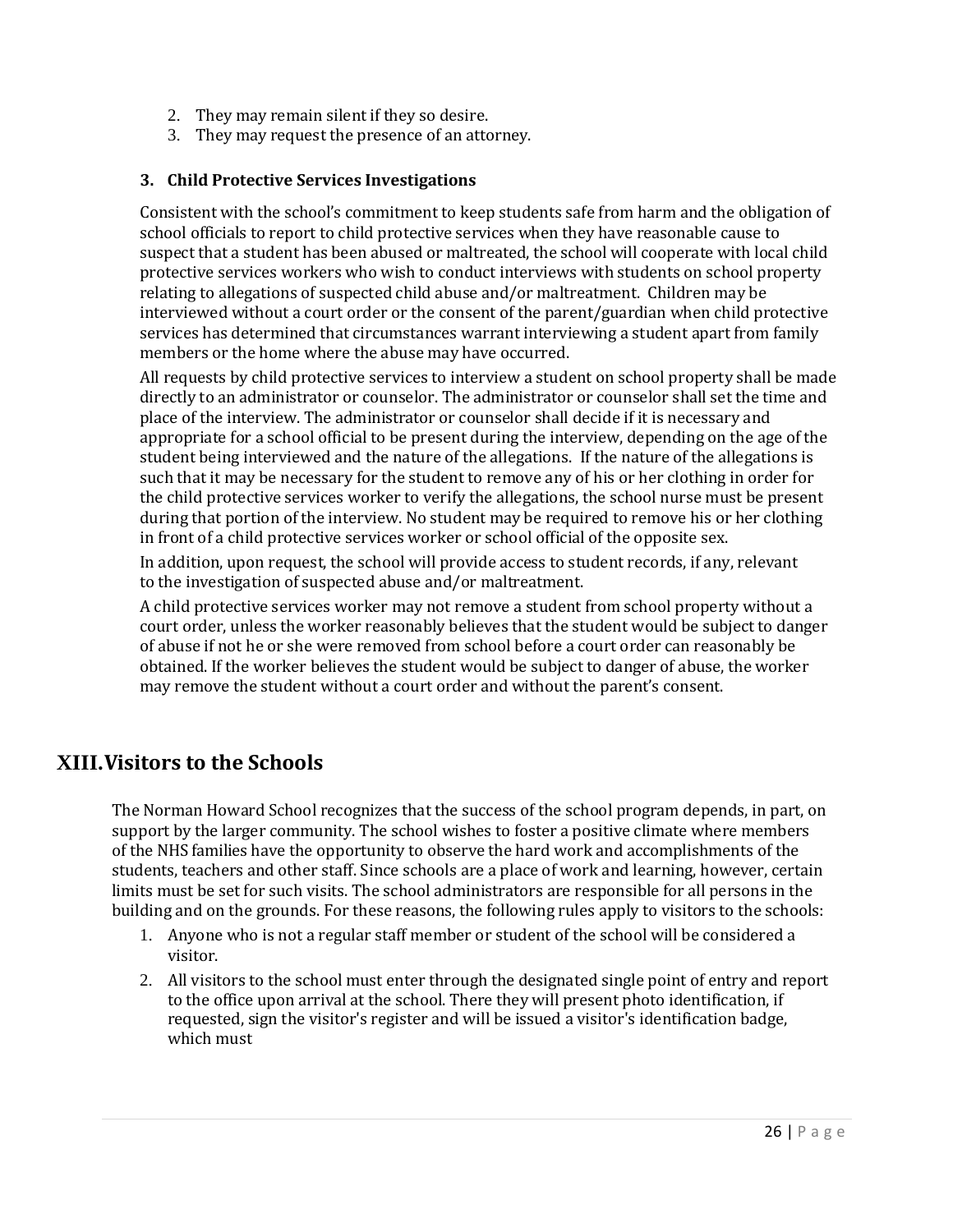be worn at all times while in the school or on school grounds. The visitor must return the identification badge before leaving the building.

- 3. Visitors attending school events that are open to the public after regular school hours, such as parent-teacher organization meetings or public gatherings, are not required to register.
- 4. Parents or citizens who wish to observe a classroom while school is in session are required to arrange such visits in advance with an administrator and the classroom teacher(s), so that class disruption is kept to a minimum.
- 5. Teachers are not expected to take class time to discuss individual matters with visitors.
- 6. Any unauthorized person on school property or at a school event will be reported to an administrator. Unauthorized persons will be asked to leave. The police may be called if the situation warrants.
- 7. All visitors are expected to abide by the rules for public conduct on school property and at school events contained in this code of conduct.

# **XIV. Public Conduct on School Property and at School Events**

### **A. Appropriate Conduct**

The school is committed to providing an orderly, respectful environment that is conducive to learning. To create and maintain this kind of an environment, it is necessary to regulate public conduct on school property and at school events. For purposes of this section of the code, "public" shall mean all persons when on school property or attending a school event including students, teachers and school personnel.

The restrictions on public conduct on school property and at school events contained in this code are not intended to limit freedom of speech or peaceful assembly. NHS recognizes that free inquiry and free expression are indispensable to the objectives of the school. The purpose of this code is to maintain public order and prevent abuse of the rights of others.

All persons on school property or attending a school event shall conduct themselves in a respectful and orderly manner. In addition, all persons on school property or attending a school event are expected to be properly attired for the purpose they are on school property or at a school event.

### **B. Prohibited Conduct**

No person, either alone or with others, shall:

- 1. Possess, smoke, use or distribute, cigarettes, cigars, pipes, smokeless tobacco or any product containing nicotine or tobacco.
- 2. Possess, consume, buy, sell, distribute, manufacture or exchange electronic cigarettes or vapes, materials for use in electronic cigarettes or vapes, alcoholic beverages, illegal substances or drug paraphernalia, or being under the influence of any of the aforementioned items. "Illegal substances" include, but are not limited to, inhalants, marijuana, synthetic cannabinoids, cocaine, LSD, PCP, amphetamines, heroin, steroids, look-alike drugs, mood altering substances, bath salts, incense, herbal mixtures and any substances commonly referred to as "designer drugs."
- 3. Intentionally injure any person or threaten to do so.
- 4. Intentionally damage or destroy school property or the personal property of a teacher,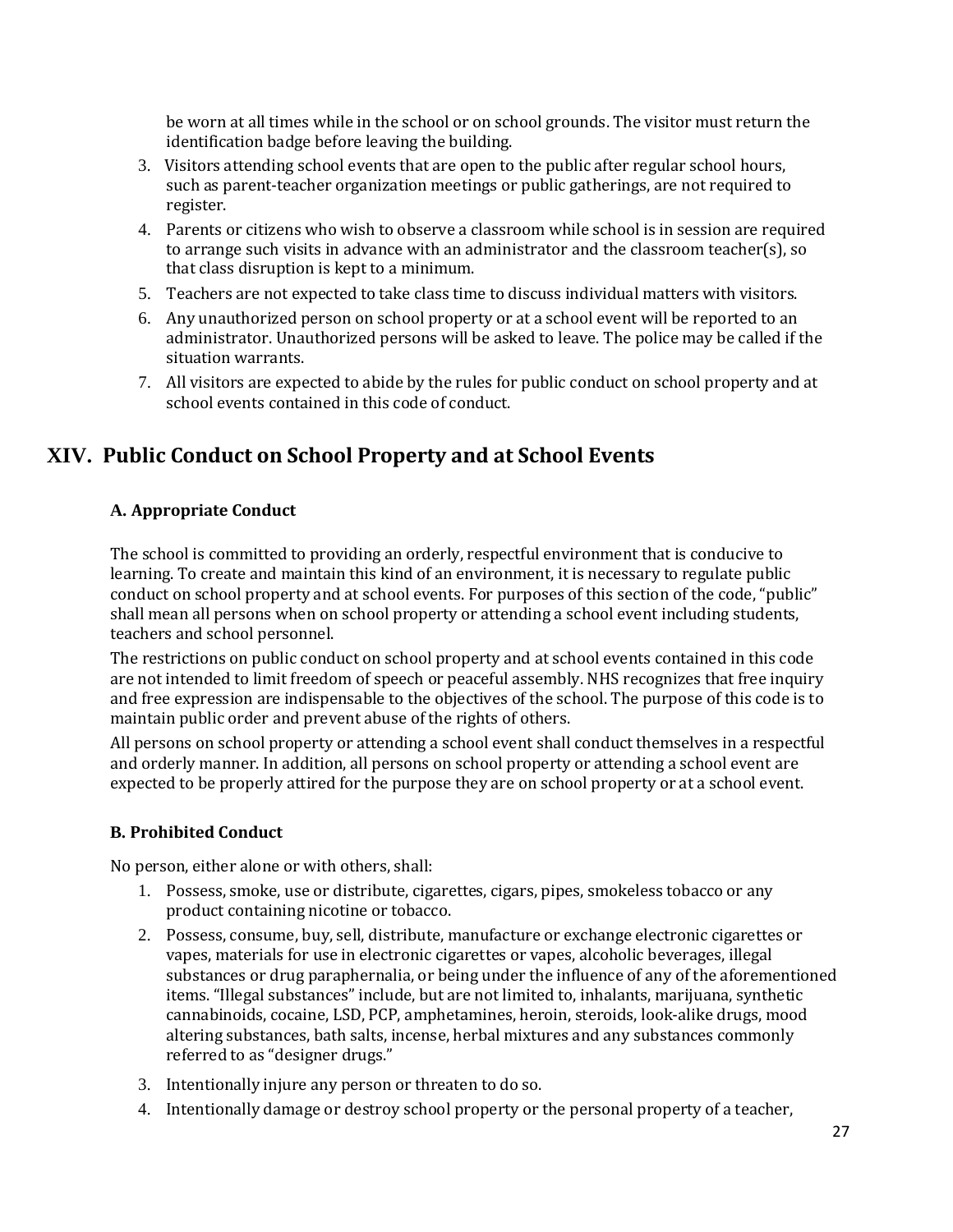administrator, other employee or any person lawfully on school property or at a school event, including graffiti or arson.

- 5. Disrupt the orderly conduct of classes, school programs or other school activities.
- 6. Distribute or wear materials on school grounds or at school events that are obscene, advocate illegal action, appear libelous, obstruct the rights of others, or are disruptive to the school program.
- 7. Intimidate, harass or discriminate against any person on the basis of actual or perceived race, creed, color, weight, national origin, ethnic group, religion, religious practice, disability, sex, sexual orientation, or gender (including gender identity and expression).
- 8. Enter any portion of the school premises without authorization or remain in any building or facility after it is normally closed.
- 9. Obstruct the free movement of any person in any place to which this code applies.
- 10. Violate the traffic laws, parking regulations or other restrictions on vehicles.
- 11. Possess, consume, sell, offer, manufacture, distribute or exchange alcoholic beverages, controlled or illegal substances or any synthetic versions (whether or not specifically illegal or labeled for human consumption), or be under the influence of any of the aforementioned items on school property or at a school event
- 12. Possess or use weapons in or on school property or at a school event, except in the case of law enforcement officers or except as specifically authorized by the school.
- 13. Loiter on or about school property.
- 14. Gamble on school property or at school events.
- 15. Refuse to comply with any reasonable order of identifiable school officials performing their duties.
- 16. Willfully incite others to commit any of the acts prohibited by this code.
- 17. Violate any federal or state statute, local ordinance or school policy while on school property or while at a school event.

### **C. Penalties**

Persons who violate this code shall be subject to the following penalties:

- 1. Visitors. Their authorization, if any, to remain on school grounds or atthe school event shall be withdrawn and they shall be directed to leave the premises. If they refuse to leave, they shall be subject to ejection.
- 2. Students. They shall be subject to disciplinary action as the facts may warrant, in accordance with the due process requirements.
- 3. Faculty & Staff members. Staff members shall be subject to warning, reprimand, suspension or dismissal as the facts may warrant in accordance with any legal rights they may have.

### **D. Enforcement**

The school administrators shall be responsible for enforcing the conduct required by this code. When the school administrators or his or her designee sees an individual engaged in prohibited conduct, which in his or her judgment does not pose any immediate threat of injury to persons or property, the school administrators or designee shall tell the individual that the conduct is prohibited and attempt to persuade the individual to stop. The school administrators or designee shall also warn the individual of the consequences for failing to stop. If the person refuses to stop engaging in the prohibited conduct, or if the person's conduct poses an immediate threat of injury